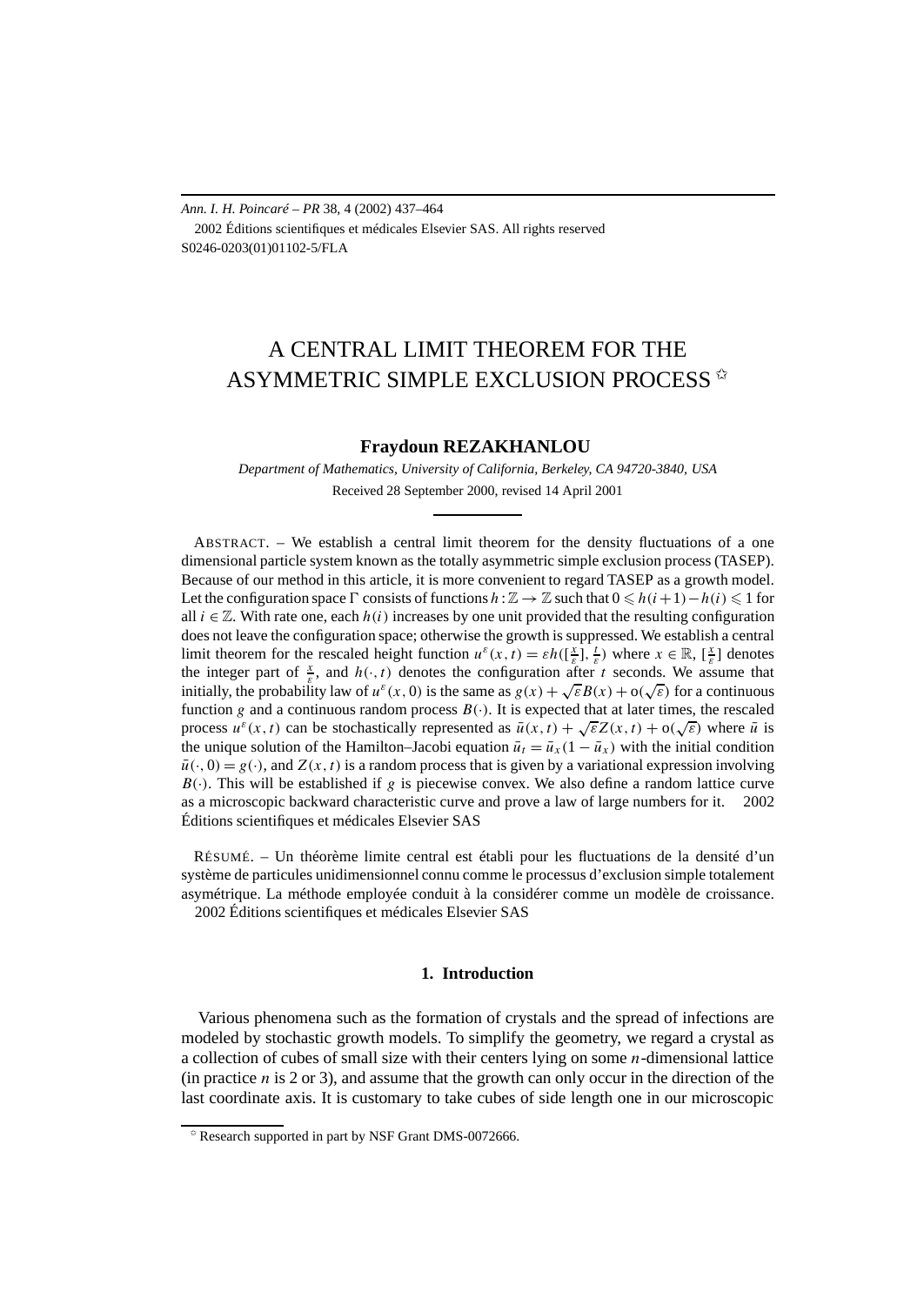description, and then multiply the side lengths by a small factor *ε* that will go to zero at the end. If initially the center of cubes lie in a set of the form

$$
A(0) = \{(i, k) \in \mathbb{Z}^{d+1}: k \le h(i)\}
$$

for some  $h : \mathbb{Z}^d \to \mathbb{Z}$ , then at later times our crystal is of the same form and the centers of their cubes lie in the set

$$
A(t) = \left\{ (i,k) \in \mathbb{Z}^{d+1} : k \leq h(i,t) \right\}
$$

for a function  $h: \mathbb{Z}^d \times [0, \infty) \to \mathbb{Z}$ . For the *macroscopic* description of our crystal we rescale *h* and study

$$
u^{\varepsilon}(x,t) = \varepsilon h\left(\left[\frac{x}{\varepsilon}\right], \frac{t}{\varepsilon}\right),\tag{1.1}
$$

where  $(x, t) \in \mathbb{R}^d \times [0, \infty)$  and [*a*] denotes the integer part of *a*. We normally assume that the growth is random, and the rate at which  $h(i)$  increases to  $h(i) + 1$  depends on the height differences  $(h(i) - h(j))$ :  $j \in \mathbb{Z}^d$ ). When  $d = 1$  and if we assume that *h* is always nondecreasing, then a different interpretation of our model is available. One may interpret the height difference  $\eta(i) = h(i + 1) - h(i)$  as the number of particles that are sitting at the site  $i$ . With such interpretation the increase of  $h(i)$  by one unit is equivalent to the jump of a particle from the site  $i + 1$  to the site  $i$ , modeling a one-dimensional fluid. For a class of such models, it was shown in Rezakhanlou [9] that the limit of  $u^{\varepsilon}(x, t)$  as  $\varepsilon \to 0$  exists and the limiting function  $\bar{u}$  solves a *Hamilton–Jacobi* equation of the form

$$
\bar{u}_t + H(\bar{u}_x) = 0,\tag{1.2}
$$

for a suitable function *H*. In [9] the macroscopic density  $\bar{\rho}(x, t) = \lim_{\varepsilon \to 0} \eta(\frac{x}{\varepsilon}, \frac{t}{\varepsilon})$  was studied in the context of hydrodynamic limit and it was shown that the function  $\bar{\rho} = \bar{u}_x$ satisfies a conservation law of the form

$$
\bar{\rho}_t + H(\bar{\rho})_x = 0. \tag{1.3}
$$

It is well-known that Eq. (1.3) enjoys the following *monotonicity* property: If  $\rho_1$  and *ρ*<sub>2</sub> are two solutions of (1.3) and if  $\rho_1(x, 0) \leq \rho_2(x, 0)$ , then  $\rho_1(x, t) \leq \rho_2(x, t)$  for all *t*. A refined version of this principle leads to the so-called *entropy inequalities.* In general (1.3) does not possess classical solutions, and (1.3) has infinitely many nonclassical (weak) solutions that share the same initial data. If we require that for a solution, the entropy inequalities hold, then for a given initial data there exists a unique solution. Such a solution is physically relevant because the entropy inequalities are closely related to the second law of thermodynamics. To apply the method of [9], one needs to have two properties for the underlying particle system. First, one needs to assume that for each density *ρ* there exists an ergodic invariant measure for the *η*process that has the average density equal to  $\rho$ . Secondly, one needs to assume that the jump rates (or the growth rates for the *h*-process) satisfy certain monotonicity so that the aforementioned monotononicity for the solutions of (1.3) are also true microscopically.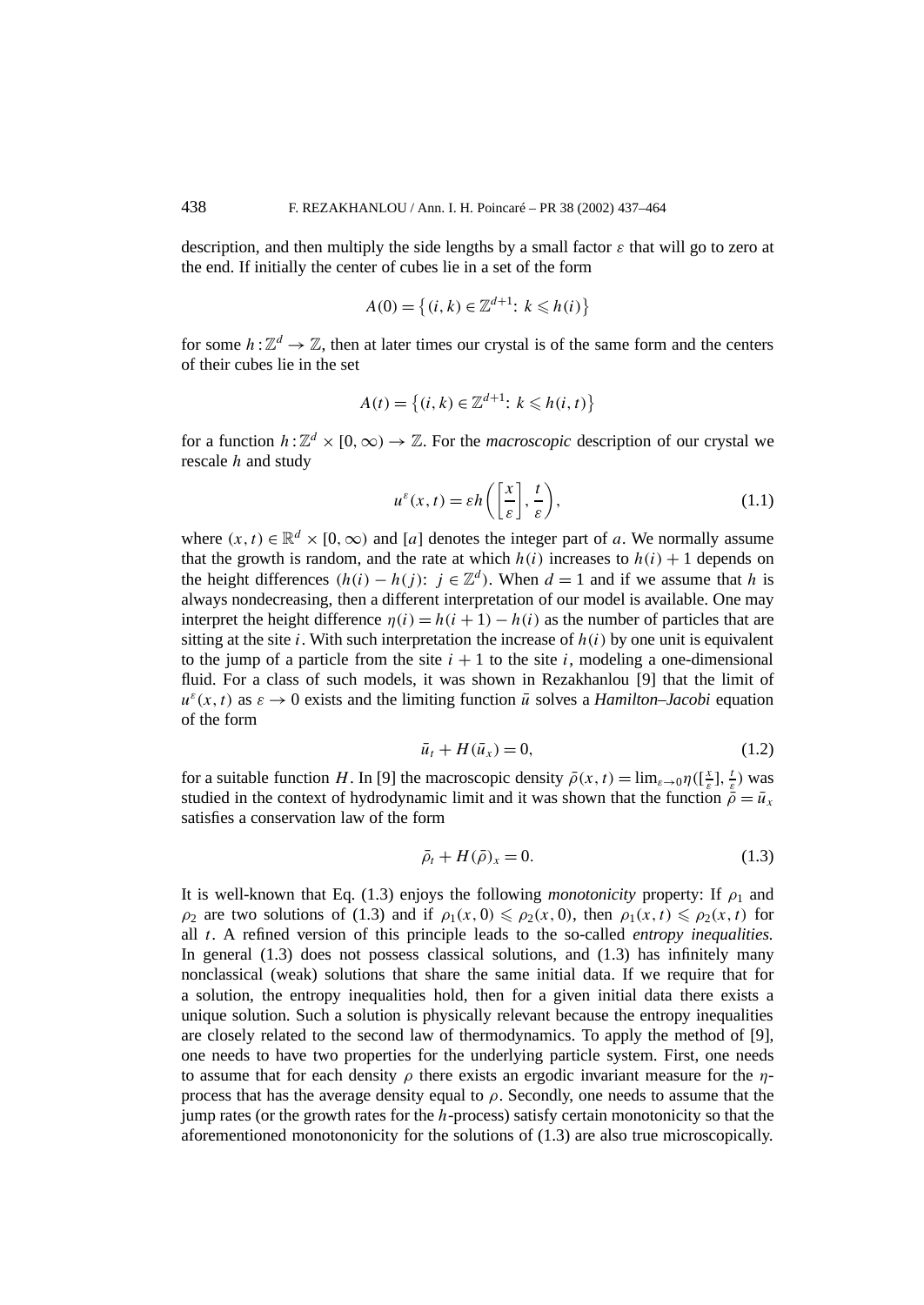The two properties we just described are true for the so-called *totally asymmetic simple exclusion process* (TASEP). In the TASEP, one assumes that there exists at most one particle per site, and the jump from  $i + 1$  to  $i$  is suppressed if the site  $i$  is occupied. In this case,  $H(\rho) = -\rho(1 - \rho)$ , which is nothing other than the average of the jump rate with respect to the unique ergodic invariant measure with density  $\rho$ . In [14], Seppäläinen was able to derive (1.3) for the generalized exclusion processes. He calls a particle system *K*-exclusion if each site can have at most *K* particles and a jump is suppressed if such restriction is violated. The important aspect of his work is that it does not rely on the existence of the ergodic invariant measures. In [14] however, only the existence of *H* is shown and no simple expression for the function *H* is given. In [12], Rezakhanlou generalizes the work of [14] to a class of growth models that are defined in all dimensions. It was observed in [12] that the key property in [14] that was used for the derivation of (1.2) is some type of *strong monotonicity*. To motivate the definition of strong monotonicity, first recall that if *H* is convex, then by Hopf–Lax–Oleinik formula,  $\bar{u}$  can be expressed by a variational formula of the form

$$
\bar{u}(x,t) = \inf_{y} \left\{ \bar{u}(y,0) + t \left( \frac{x-y}{t} \right) \right\},\tag{1.4}
$$

where *L* is the convex conjugate of *H*:

$$
L(q) = \sup_p (pq - H(p)).
$$

Let us write  $g(y)$  for  $\bar{u}(y, 0)$  and let us denote  $u(\cdot, t)$  by  $T_t g$ . Then  $T_t$  is a semigroup, and more importantly, a consequence of (1.4) is the following strong monotonicity property of  $T_t$ :

$$
T_t(\inf_{\alpha} g_{\alpha}) = \inf_{\alpha} T_t g_{\alpha}.
$$
 (1.5)

In [12] we showed that a microscopic version of such a strong monotonicity is valid for a class of growth models that includes the *K*-exclusion processes. For a given nonnegative function  $v : \mathbb{Z}^d \to \mathbb{Z}$  with  $v(0) = 0$ , we define  $\Gamma = \Gamma_v$  to be the set of functions  $h: \mathbb{Z}^d \to \mathbb{Z}$  such that  $h(i) - h(j) \leq v(i - j)$  for every  $i, j \in \mathbb{Z}^d$ . Now  $h(i)$ increases to  $h(i) + 1$  with rate one, but this increase is suppressed if the resulting configuration *h<sup>i</sup>* does not belong to  $\Gamma$ . If we choose  $v(x) = Kx^{+}$  with  $x \in \mathbb{Z}$  and  $K \in \mathbb{Z}^+$ , then our model coincides with a *K*-exclusion process. Let us call our model a *v*exclusion process.It turns out that a microscopic analog of (1.5) is true for all *v*-exclusion processes (see (2.3) of Section 2). A consequence of such a strong monotonicity property is the following microscopic version of (1.4):

$$
u^{\varepsilon}(x,t) = \inf_{y} \{ u^{\varepsilon}(y,0) + w^{\varepsilon}(x,y,t) \},
$$
 (1.6)

where  $w^{\varepsilon}(x, y, t) = \varepsilon w([\frac{x}{\varepsilon}], [\frac{y}{\varepsilon}], \frac{t}{\varepsilon})$ , and  $w(i, j, t)$  denotes the height function at time *t* that initially starts from  $w(i, j, 0) = v(i - j)$ . See (2.7) of Section 2 for a proof of  $(1.6)$ . The formula  $(1.6)$  for the first time appeared in [14]. The analog of  $(1.6)$  for a closely related particle system known as Hammersley Process was derived by Aldous and Diaconis in [1].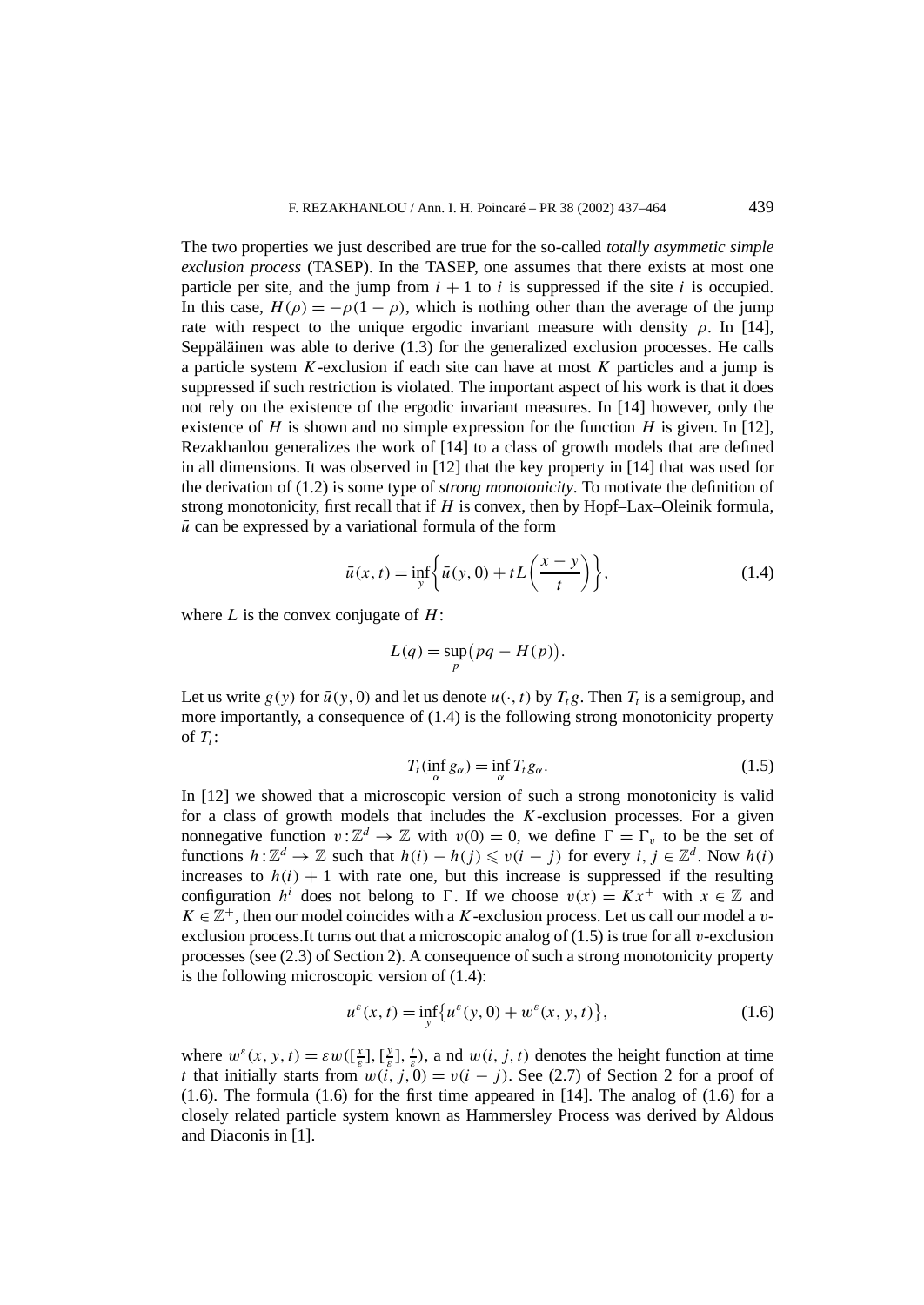Apparently, the only  $v$ -exclusion process with an explicit simple formula for its invariant measures is TASEP.

Our goal in this article is to establish a central limit theorem for the convergence of  $u^{\varepsilon}$ to  $\bar{u}$  in the case of TASEP. To motivate the statement of the main results of this article, let us start with formulating some conjectures for the *v*-exclusion processes or even more general growth models. Let us pretend that  $h(x, t)$  is defined for all  $x \in \mathbb{R}^d$ ,  $t \ge 0$ , and h is a sufficiently nice function. It is expected that *h* satisfies

$$
h_t + H(h_x) = \text{div}\,A(h_x) + \xi + R \tag{1.7}
$$

where *A* is a suitable vector-valued function,  $\xi$  is a space-time white noise, and *R* is the remainder. Of course *R* may involve differential operators of higher orders and more complicated randomness. The main aspect of the almost meaningless formula (1.7) is that various terms in (1.7) are scaled differently, and after a rescaling of *h*, the remainder becomes smaller than the other terms and can be ignored. More precisely, we expect for the function  $u^{\varepsilon}$  to satisfy,

$$
u_t^{\varepsilon} + H(u_x^{\varepsilon}) = \varepsilon \operatorname{div} A(u_x^{\varepsilon}) + \varepsilon^{\frac{d+1}{2}} \xi(x, t) + o(\varepsilon).
$$
 (1.8)

The derivation of (1.8) even for TASEP seems to be a difficult problem. To have a more mathematically tractable problem, we address two consequences of  $(1.8)$ . When  $d \ge 3$ , we may ignor the random term on the right–hand side to write

$$
u_t^{\varepsilon} + H(u_x^{\varepsilon}) = \varepsilon \operatorname{div} A(u_x^{\varepsilon}) + o(\varepsilon).
$$
 (1.9)

What we will establish in this article is a consequence of  $(1.8)$ . Assume  $d = 1$ . The expression (1.8) certainly implies

$$
u_t^{\varepsilon} + H(u_x^{\varepsilon}) = o(\sqrt{\varepsilon}).
$$
\n(1.10)

If at time  $t = 0$ , we have a central limit theorem of the form

$$
u^{\varepsilon}(x,0) = g(x) + \sqrt{\varepsilon}B(x) + o(\sqrt{\varepsilon}),
$$
\n(1.11)

then we expect to have

$$
u^{\varepsilon}(x,t) = \bar{u}(x,t) + \sqrt{\varepsilon} Z(x,t) + o(\sqrt{\varepsilon}),
$$
\n(1.12)

for a suitable random process  $Z(x, t)$ . In fact,  $Z(x, t)$  can be calculated by replacing for a suitable random process  $Z(x, t)$ .<br> $o(\sqrt{\varepsilon})$  with zero in (1.10). The result is

$$
Z(x, t) = \inf_{y \in I(x, t)} B(y)
$$
 (1.13)

where  $I(x, t)$  is the set of y at which the infimum in (1.4) is attained. (For calculating  $L$ , we should define  $H(\rho) = -\rho(1-\rho)$  for  $\rho \in [0, 1]$  and set  $H(\rho) = +\infty$  if  $\rho \notin [0, 1]$ .)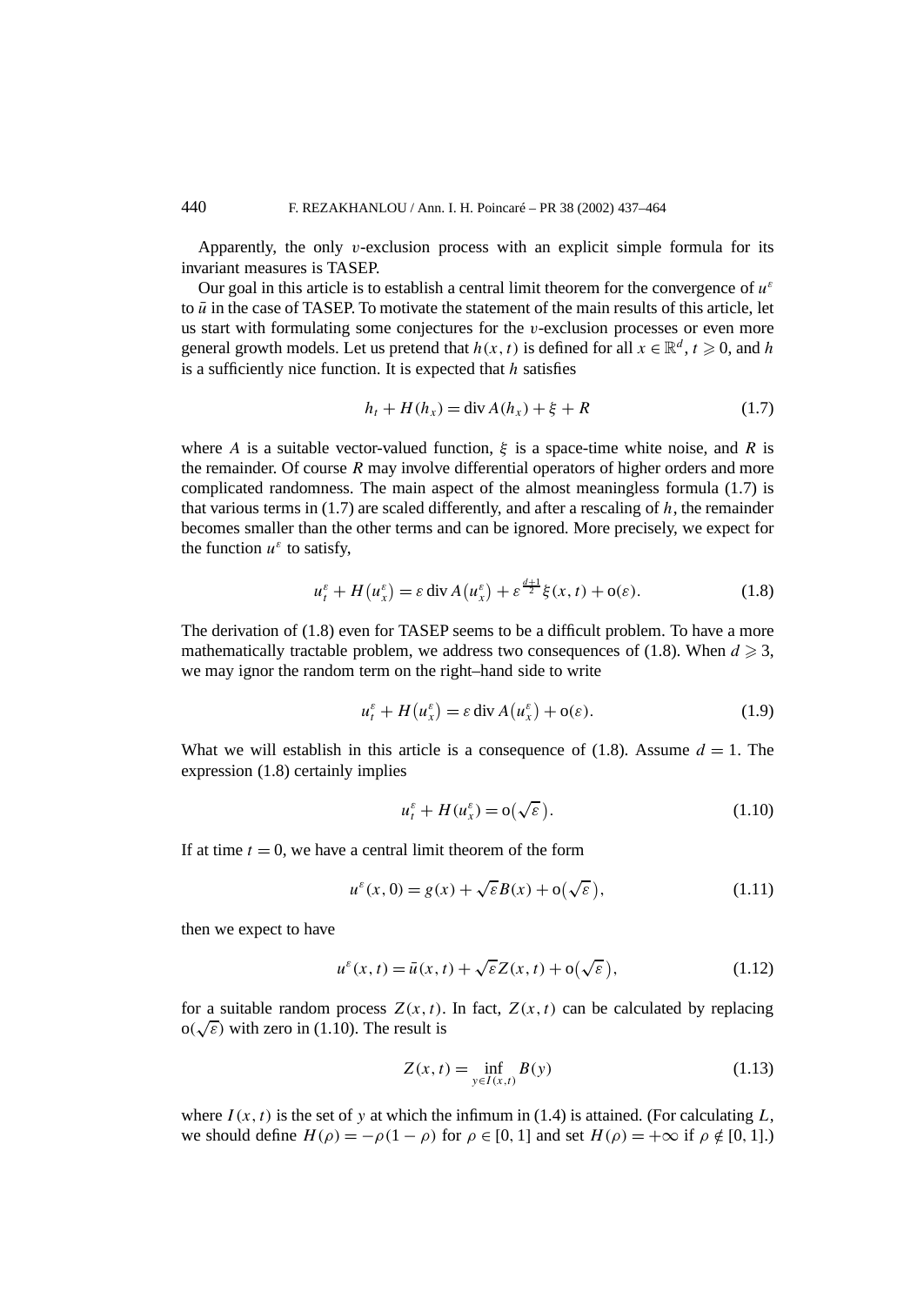In fact we can prove more, namely, if we replace *x* with  $x + \sqrt{\epsilon}e$  on the left-hand side of (1.12), then (1.12) is still valid provided that the process *Z* is replaced with the

$$
Z^{e}(x,t) = \inf_{y \in I(x,t)} \left\{ B(y) + eL'\left(\frac{x-y}{t}\right) \right\}.
$$
 (1.14)

We establish (1.12) in the case of TASEP, provided that the set  $I(x, t)$  is finite and for every  $y \in I(x, t)$ , the function *g* is convex in a neighborhood of *y*.

In some sense, the process *Z* is a solution to the linear equation

$$
Z_t + H'(\bar{u}_x) Z_x = 0, \tag{1.15}
$$

with the random initial condition  $Z(x, 0) = B(x)$ . Similarly, if the initial condition *g* is differntiable, then the process  $Z^e$  satisfies the same equation but now with the initial condition  $B(x) + g'(x)e$ . Since in general *g* is not differentiable and the coefficient  $H'(\bar{u}_x)$  is multivalued at the nondifferentiability points of the function  $\bar{u}$ , Eq. (1.15) does not possess classical solutions and the formulas  $(1.13)$ – $(1.14)$  offer some type of generalized solutions to (1.15).

To describe our next result, let us assume that if  $x_1 \neq x_2$ , then  $B(x_1) \neq B(x_2)$  with probability one. Such an assumption implies that there exists a unique minimizer  $\bar{y}(x, t)$ such that  $Z(x, t) = B(\bar{y}(x, t))$ . Let  $y^{\epsilon}(x, t)$  be any random process such that for each  $(x, t)$  and  $\varepsilon > 0$ , the point  $y^{\varepsilon}(x, t)$  is a minimizer in the variational problem (1.5). In the last section we show that the finite dimensional marginals of  $y^{\epsilon}(x, t)$  converge to the finite dimensional marginals of the process  $\bar{y}(x, t)$ . When  $\bar{u}$  is differentable at  $(x, t)$ , then the set  $I(x, t)$  consists of a single point and  $y^{\varepsilon}(x, t)$  converges to the only element of  $I(x, t)$ . When  $\bar{u}$  is not differentiable at  $(x, t)$ , then  $I(x, t)$  consists of more that one point and the limit of  $y^{\varepsilon}(x, t)$  is a suitable random point in  $I(x, t)$ . Such a point  $(x, t)$ lies on a *discontinuity shock* and if  $y \in I(x, t)$ , then a characteristic line emenating from *y* at time 0, is involved in the formation of such a shock.

The central limit theorem (1.12) for the simple exclusion process was established by Ferrari and Fonte [5] in two cases, either when the *η*-process is in equilibrium, or when  $g(x)$  is the infimum of two linear functions. The latter case in the language of conservation laws, corresponds to a Riemann solution of  $(1.3)$ . In Ferrari et al. [6] the work of  $[5]$  is generalized to the case of an initial data  $g$  that is the infimum of finitely many linear functions. In comparison with [6] our result is stronger because we allow more general initial data *g*. The work of [5] however applies to simple exclusion processes for which *h(i)* can decrease as well.

The proof of (1.12) is naturally divided into parts:

$$
u^{\varepsilon}(x,t) \leq \bar{u}(x,t) + \sqrt{\varepsilon}Z(x,t) + o(\sqrt{\varepsilon}),
$$
\n(1.16)

$$
u^{\varepsilon}(x,t) \geq \bar{u}(x,t) + \sqrt{\varepsilon} Z(x,t) + o(\sqrt{\varepsilon}).
$$
\n(1.17)

It turns out that the proof of (1.16) is a straightforward consequence of the work of Johansson [7] and holds for arbitrary initial data *g*. In fact Johansson shows that if the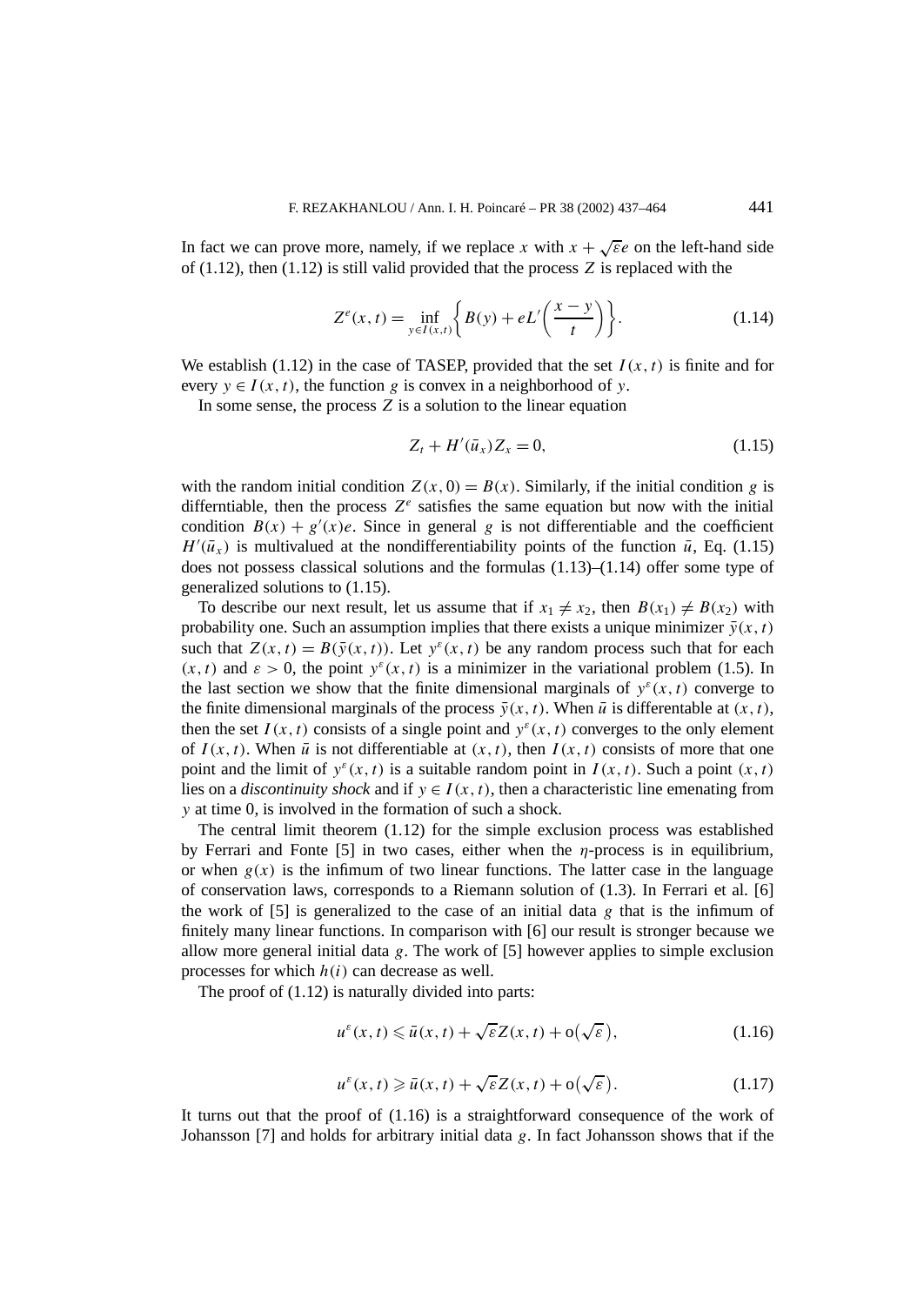initial height function is of the form  $h(i, 0) = i^{+}$ , then

$$
u^{\varepsilon}(x,t) = tL\left(\frac{x}{t}\right) + \mathcal{O}(\varepsilon^{2/3}).\tag{1.18}
$$

See Section 4 for more details on how (1.18) implies (1.16). Our main contribution is (1.17) and for this we need to assume that the initial data is piecewise convex. Our approach can been used to obtain (1.16) provided that we assume the initial data is piecewise concave. Such an assumption can be avoided if we appeal to (1.18).

In spirit our method is close to the method of Rezakhanlou–Tarver [13] and Rezakhanlou [11]. In these papers a central limit theorem for the convergence of  $u^{\varepsilon}$ is established where  $u^{\varepsilon}$  satisfies a Hamilton–Jacobi equation

$$
u_t^{\varepsilon} + H\left(\frac{x}{\varepsilon}, u_x^{\varepsilon}, \omega\right) = 0,
$$

where the random Hamiltonian  $H(\frac{x}{\varepsilon}, p, \omega)$  is stationary and ergodic in the spatial variable. If we assume  $H(y, \rho, \omega)$  is convex in  $\rho$ , then formula (1.6) is true where  $w^{\varepsilon}$  is now given by

$$
w^{\varepsilon}(x, y, t) = \inf \left\{ \int_{0}^{t} L(\varepsilon^{-1} \gamma(\theta), \gamma'(\theta), \omega) d\theta \right\}.
$$

Here the infimum is over smooth curves  $\gamma$  : [0, t]  $\rightarrow \mathbb{R}$  with  $\gamma$  (0) = *y* and  $\gamma$  (t) = *x*, and  $L(y, q, \omega)$  denotes the convex conjugate of  $H(y, \rho, \omega)$  in the  $\rho$ -variable. The sequence  $u^{\varepsilon}$  converges to a function  $\bar{u}$  that solves a *homogenized* Hamilton–Jacobi equation of the form (1.2). The main result of [11] asserts that (1.12) is valid for the sequence  $u^{\varepsilon}$ provided that we have a central limit theorem for the solutions of the form

$$
u_{\rho}^{\varepsilon}(x,t) = q^{\varepsilon}(x,t,\omega) - t\bar{H}(\rho) = \varepsilon q\left(\frac{x}{\varepsilon},\omega\right) - t\bar{H}(\rho),
$$

where *q* satisfies  $\lim_{\varepsilon \to 0} q^{\varepsilon}(x, \omega) = x\rho$ . In the case of TASEP, the role of  $u_{\rho}^{\varepsilon}$  are played by random height functions for which the height differences are distributed according to an equilibrium measure with density *ρ*. As we mentioned earlier, a result of Ferrari and Fontes [4] establishes a central limit theorem for the convergence of  $u_{\rho}^{\varepsilon}$ . To apply the arguments of [11], we need a stronger version of [4] result, namely, the family of processes

$$
J^{\varepsilon}(x,t,\rho) := \varepsilon^{-1/2} \big( u^{\varepsilon}_{\rho}(x,t) - x\rho \big)
$$

is convergent as  $\varepsilon$  goes to zero. (See condition (iv) of Theorem 2.8 of [11].) Unfortunately we have not been able to prove this for our model. In fact such a strong central limit theorem would allow us to have (3.2) of Section 3 with  $Y^{\varepsilon}$  in place of  $R^{\varepsilon}$ . The piecewise convexity assumption on the initial data can be dropped if we can prove (3.2) with  $Y^{\varepsilon}$ . An interested reader should compare (3.2) with Assumption 2.3 of [11].

The organization of this paper is as follows. In the next section the main results are stated. A suitable bound on the fluctuations of  $u^{\varepsilon}$  is given in Section 3 when the initial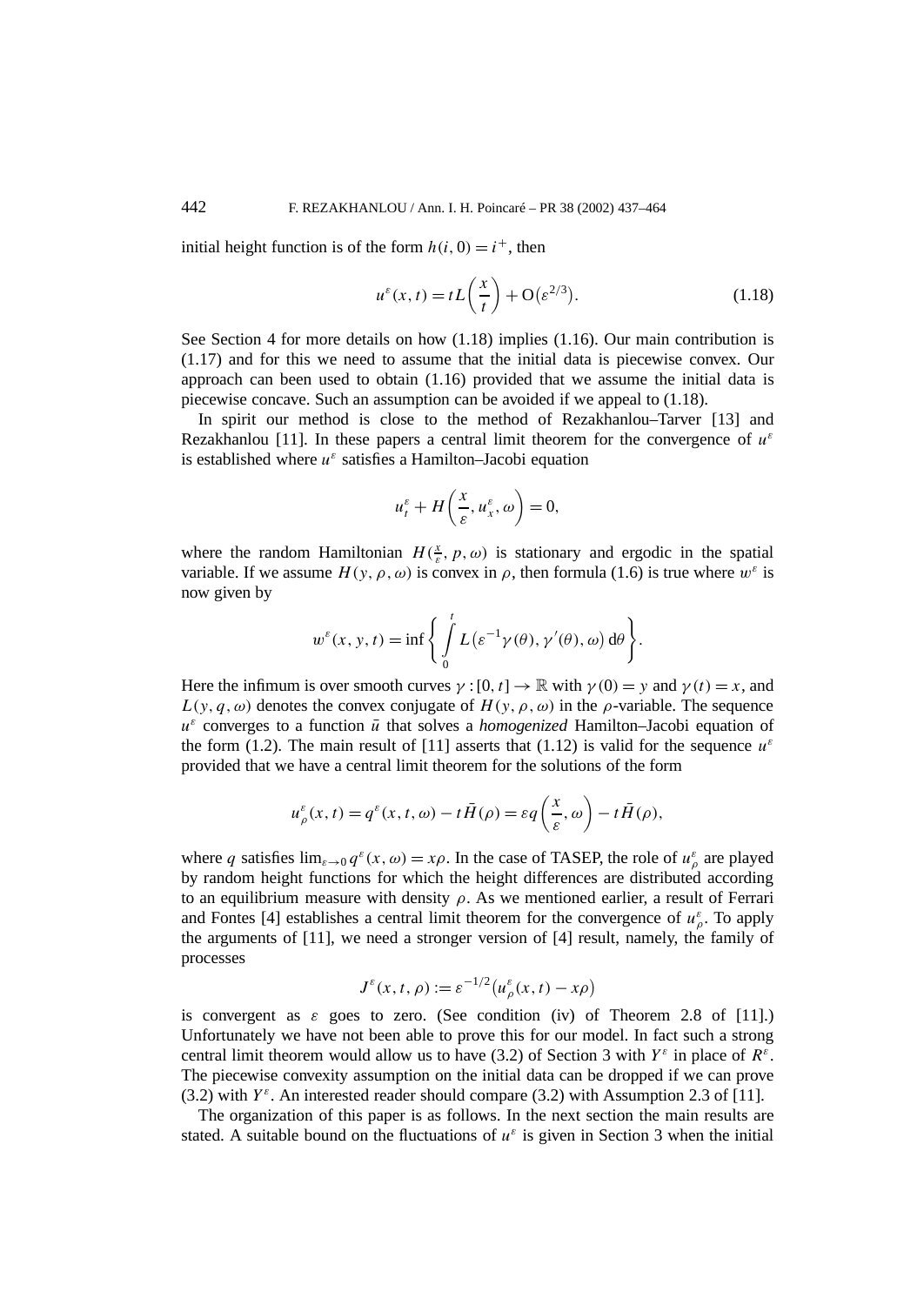height function is  $h(i, 0) = i^+$ . The statement (1.12) is established in Section 4. The last section is devoted to a law of large numbers for the process *y<sup>ε</sup>* .

## **2. Notations and main results**

The space of configurations  $\Gamma$  consists of  $k : \mathbb{Z} \to \mathbb{Z}$  such that  $0 \leq k(i + 1) - k(i) \leq 1$ for all  $i \in \mathbb{Z}$ . We also write  $\overline{\Gamma}$  for the set of functions  $g : \mathbb{R} \to \mathbb{R}$  with

$$
g(x) - g(y) \leqslant (x - y)^+,
$$

for every  $x, y \in \mathbb{R}$ . The process  $h(i, t)$  is a Markov process with the infinitesimal generator

$$
(\mathcal{A}F)(k) = \sum_{i} \mathbb{1}(k^{i} \in \Gamma) \left( F(k^{i}) - F(k) \right) \tag{2.1}
$$

where  $F: \mathbb{Z}^{\mathbb{Z}} \to \mathbb{R}$  is any cylindrical function  $(F(k))$  depends on finitely many  $k(i)$ 's) and  $k^i$  is defined by

$$
k^{i}(j) = \begin{cases} k(i) + 1 & \text{if } j = i, \\ k(j) & \text{if } j \neq i. \end{cases}
$$
 (2.2)

When necessary, we write  $h(i, t; k)$  for the process with the initial configuration  $k$ , i.e.,  $h(i, 0; k) = k(i)$ . The function  $v(i) = i^+ \in \Gamma$  plays a key role in our arguments. In fact, one can easily see that if  $k \in \Gamma$  and  $k(i) = a$ , then  $k(i) \le a + v(i - j)$ . It was shown in [12] that we always have

$$
h(i, t; \inf_{\alpha} k_{\alpha}) = \inf_{\alpha} h(i, t; k_{\alpha})
$$
\n(2.3)

where  $\{k_{\alpha}\}\$ is a family of configurations of  $\Gamma$  with  $\inf_{\alpha} k_{\alpha} = k$  finite. From

$$
k(i) = \inf_{j} \{k(j) + v(i - j)\}
$$
 (2.4)

and (2.3) we deduce

$$
h(i, t; k) = \inf_{j} h(i, t; v(\cdot, j, k(j))),
$$
\n(2.5)

where  $v(r, j, k(j)) = k(j) + v(r - j)$ .

The proof of (2.3) follows from a suitable construction of the process  $h(i, t)$  in terms of a sequence of independent rate one Poisson processes  $(\ell_i(\cdot))$ :  $i \in \mathbb{Z}$ ). Let D denote the set of step functions  $\ell$  :  $[0, \infty) \to \mathbb{Z}^+$  such that for an increasing sequence of numbers  $\sigma_0(\ell) = 0, \sigma_1(\ell), \ldots$ , we have  $\ell(t) = k$  for  $t \in [\sigma_k(\ell), \sigma_{k+1}(\ell))$ . We set  $\Omega_{d_v} = \mathcal{D}^{\mathbb{Z}}$  and let  $P_{dy}$  denote the law of a sequence of independent rate one Poisson processes. Given a realization

$$
\omega_1 = (\ell_i(\cdot): i \in \mathbb{Z}) \in \Omega_{dy},
$$

we can define a sequence  $(\sigma_r(\ell_i): r, i \in \mathbb{Z})$  where  $\sigma_r(\ell_i)$  is the *r*th time the process  $\ell_i$  has increased by one unit. We set  $\hat{\Omega}_{d\nu}$  to be the set of realizations  $\omega_1$  for which all  $\sigma_r(\ell_i)$  are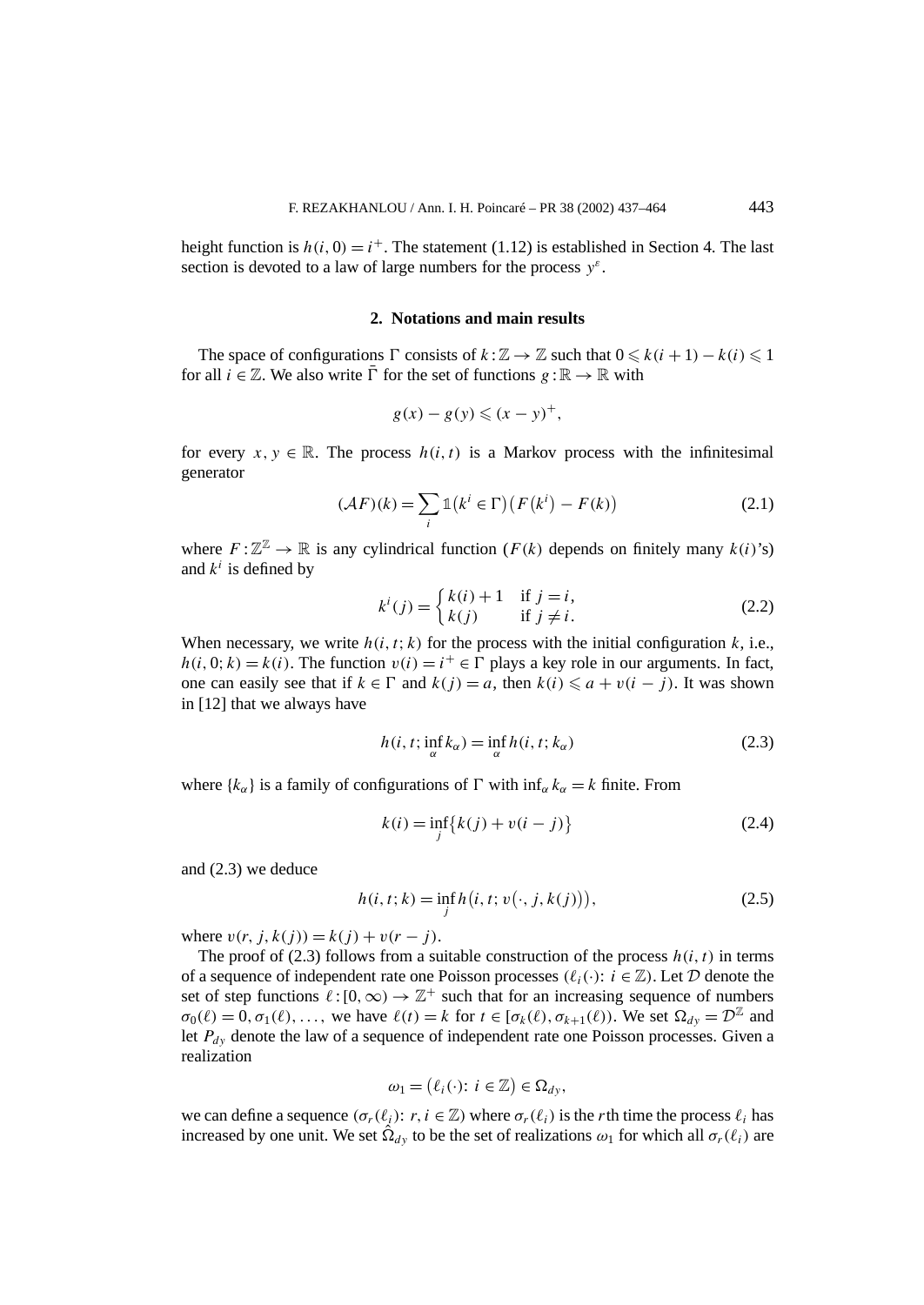distinct. It is not hard to show that  $P_{dy}(\hat{\Omega}_{dy}) = 1$ . For every  $\omega_1 \in \hat{\Omega}_{dy}$  we can construct the process  $h(i, t; k) = h(i, t; k, \omega_1)$  by adding one to  $h(i)$  at each time  $\sigma_r(\ell_i)$  provided that the resulting configuration  $h^i$  stays in  $\Gamma$ . From our construction we see that if for some  $a \in \mathbb{Z}$ , we have  $\hat{k}(i) = k(i) + a$  for every  $i \in \mathbb{Z}$ , then

$$
h(i, t; \hat{k}) = h(i, t; k) + a.
$$
\n(2.6)

In particular

$$
h(i, t; v(\cdot, j, k(j))) = k(j) + h(i, t; v^{j}),
$$

where  $v^j(i) = v(i - j)$ .

To ease the notation, we write  $w(i, j, t) = w(i, j, t; \omega_1)$  for  $h(i, t; v<sup>j</sup>)$ . As a result, (2.5) becomes

$$
h(i, t; k) = \inf_{j} \{k(j) + w(i, j, t)\}.
$$
 (2.7)

This is (4.9) of [14]. See also [1] where a similar formula is derived for the Hammersly Process. (The Hammersly process is another example of a strongly monotone particle system.)

Throughout the paper we write  $\omega_0 \in \Omega_0$  for the randomness of the initial data,  $\omega_1 \in \Omega_{d_y}$  for the randomness of the dynamics, and  $\omega$  for the pair  $(\omega_0, \omega_1)$ . The space of such pairs will be denoted by  $\Omega$ . Recall that the probability distribution of  $\omega_1$  is denoted by  $P_{dy}$ . The corresponding expectation is denoted by  $E_{dy}$ . In the nonequilibrium case we write  $p^{\varepsilon}(d\omega_0)$  for the probability measure at time zero (that may depend on  $\varepsilon$ ) and this combined with the probability measure coming from dynamics will be denoted by  $P^{\varepsilon}(d\omega_0, d\omega_1)$ . The correspondind expectation is denoted by  $E^{\varepsilon}$ .

Given a realization  $\omega_1 = (\ell_i(\cdot): i \in \mathbb{Z}) \in \Omega_{d\nu}$ , we define

$$
\tau_j \omega_1 = (\ell_{i-j}(\cdot): i \in \mathbb{Z}) \in \Omega_{dy}.
$$

We also define the shift operator  $\tau_i$  on  $\Gamma$  by

$$
\tau_j k(i) = k(i - j),
$$

for every  $k \in \Gamma$  and every  $j \in \mathbb{Z}$ . From our construction, it is not hard to see

$$
h(i - j, t; k, \omega_1) = h(i, t; \tau_j k, \tau_j \omega_1).
$$
 (2.8)

The translation invariant equilibrium measures for the TASEP are well-known. To define them, let us consider a random height funcion  $h_0^{\rho}(\cdot; \omega_0)$  and a probability measure  $p^{\rho}(\text{d}\omega_0)$  so that  $h_0^{\rho}(0; \omega_0) = 0$ , and the sequence

$$
\left(\eta_0^{\rho}(i;\omega_0) = h_0^{\rho}(i+1;\omega_0) - h_0^{\rho}(i;\omega_0); i \in \mathbb{Z}\right)
$$

are independent identically distributed random variables with

$$
p^{\rho}(\{\omega_0: \eta_0^{\rho}(i; \omega_0)=1\})=\rho.
$$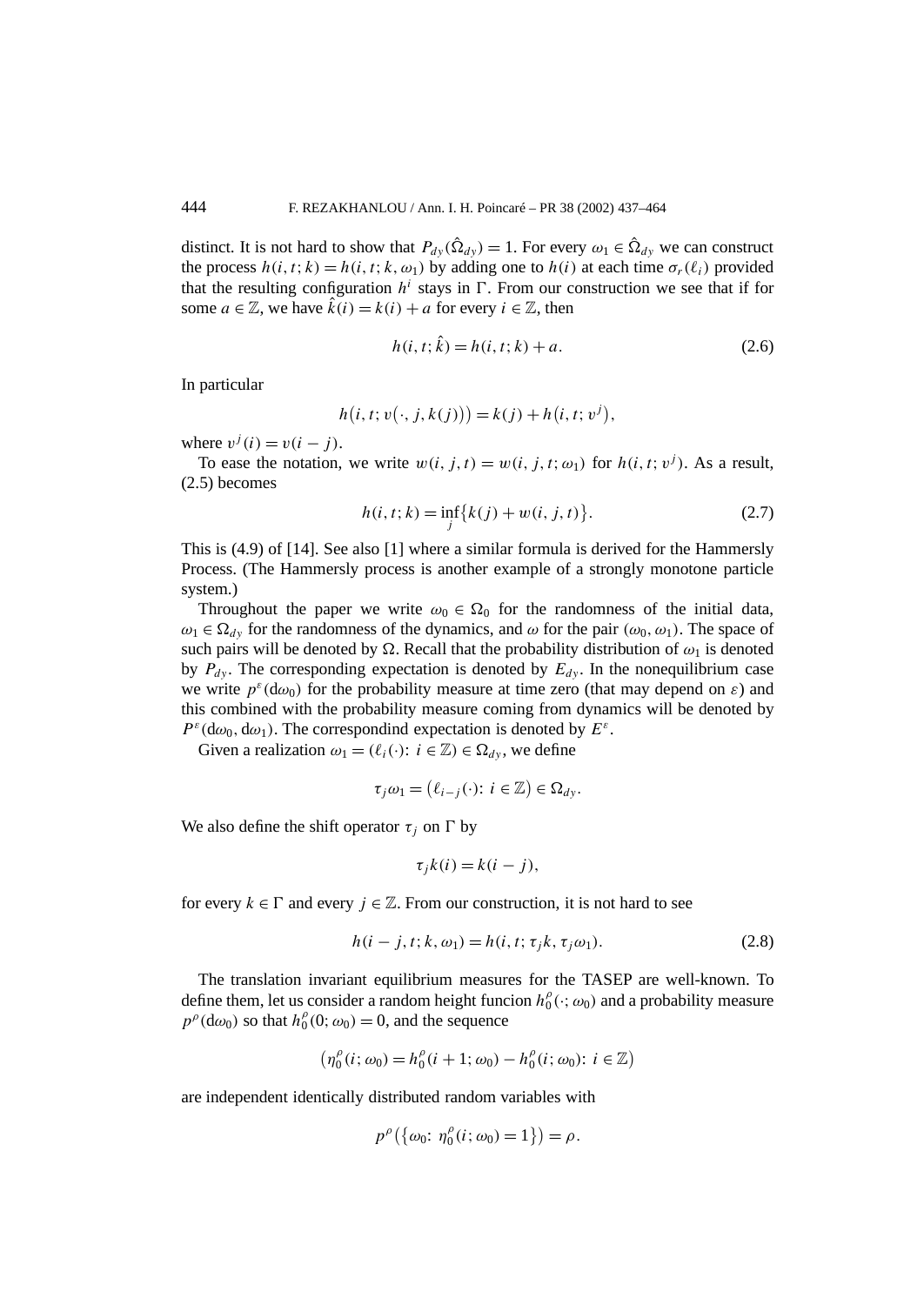The probability measure  $p^{\rho}(d\omega_0)$  at time zero combined with the probability measure associated with the dynamics is denoted by  $P^{\rho}(d\omega_0, d\omega_1)$ . The corresponding expectation is denoted by *E<sup>ρ</sup>* . Define

$$
h^{\rho}(i,t) = h^{\rho}(i,t;\omega) = h^{\rho}(i,t;\omega_0,\omega_1) := h(i,t;h_0^{\rho}(\cdot;\omega_0),\omega_1).
$$
 (2.9)

We may choose  $\Omega_0 = \{0, 1\}^{\mathbb{Z}}$  so that  $\omega_0 \in \Omega_0$  is of the form

$$
\omega_0 = \big(\eta_0(i)\colon i \in \mathbb{Z}\big).
$$

For such a realization  $\omega_0$ , the shifted realization is defined in an obvious way:

$$
\tau_j \omega_0 = \big(\eta_0(i-j)\colon i \in \mathbb{Z}\big).
$$

Note that we always have

$$
h_0^{\rho}(i; \omega_0) - h_0^{\rho}(j; \omega_0) = h_0^{\rho}(i - j; \tau_{-j} \omega_0).
$$

From this, (2.6) and (2.8) we deduce

$$
h^{\rho}(i, t; \omega_0, \omega_1) - h^{\rho}(j, 0; \omega_0) = h(i, t; h^{\rho}_0(\cdot; \omega_0) - h^{\rho}_0(j; \omega_0), \omega_1)
$$
  
=  $h(i, t; \tau_j h^{\rho}_0(\cdot; \tau_{-j}\omega_0), \omega_1)$   
=  $h^{\rho}(i - j, t; \tau_{-j}\omega_0, \tau_{-j}\omega_1).$  (2.10)

It is shown in Ferrari and Fontes [4] that

$$
\lim_{\varepsilon \to 0} \varepsilon^{-1} E^{\rho} \left[ u_{\rho}^{\varepsilon}(x, t) - u_{\rho}^{\varepsilon}(x - t H'(\rho), 0) - t L \left( H'(\rho) \right) \right]^2 = 0, \tag{2.11}
$$

where  $u^{\varepsilon}_{\rho}(x,t) = \varepsilon h^{\rho}(\left[\frac{x}{\varepsilon}\right], \frac{t}{\varepsilon})$  and *L* is the convex conjugate of *H*. A simple caculation reveals  $L(H'(\rho)) = \rho^2$ . Note that the translation invariance of  $P^{\rho}$  and (2.10) imply that the left-hand side of  $(2.11)$  is independent of *x*. In particular,  $(2.11)$  is equivalent to

$$
\lim_{\varepsilon \to 0} \varepsilon^{-1} E^{\rho} \big[ u_{\rho}^{\varepsilon} \big( t H'(\rho), t \big) - t L \big( H'(\rho) \big) \big]^2 = 0.
$$

Also, in (2.11) we may replace *x* with  $x + \sqrt{\epsilon}e$ . This equivalent variation of (2.11) will be used in Section 3.

We now state a definition for the convergence of processes.

DEFINITION 2.1. – Let  $(\Omega, \mathcal{F}, p)$  and  $(\overline{\Omega}, \overline{\mathcal{F}}, \overline{p})$  be two probability measures and *suppose*  $D \subseteq \mathbb{R}^r$ . Let  $X^{\varepsilon}$  :  $D \times \Omega \to \mathbb{R}$  be a sequence of measurable functions such that *for each*  $\omega \in \Omega$ , the function  $X^{\varepsilon}(\cdot, \omega)$  is continuous. Let  $X: D \times \overline{\Omega} \to \mathbb{R}$  be a measurable *function such that for each*  $\bar{\omega} \in \bar{\Omega}$ , the function  $X(\cdot, \bar{\omega})$  is continuous. We may regard  $X^{\varepsilon}$ *(respectively X) as a function from*  $\Omega$  *(respectively*  $\overline{\Omega}$ *) into the space of continuous functions*  $C(D;\mathbb{R})$ *. Then we say that the processes*  $X^{\varepsilon}$  *converge to the process* X *if for every compact set*  $A \subseteq D$  *and every bounded continuous function*  $F: C(A; \mathbb{R}) \to \mathbb{R}$ *, we have*

$$
\lim_{\varepsilon \to 0} \int F(X^{\varepsilon}(\omega)) p(\mathrm{d}\omega) = \int F(X(\bar{\omega})) \bar{p}(\mathrm{d}\bar{\omega}). \tag{2.12}
$$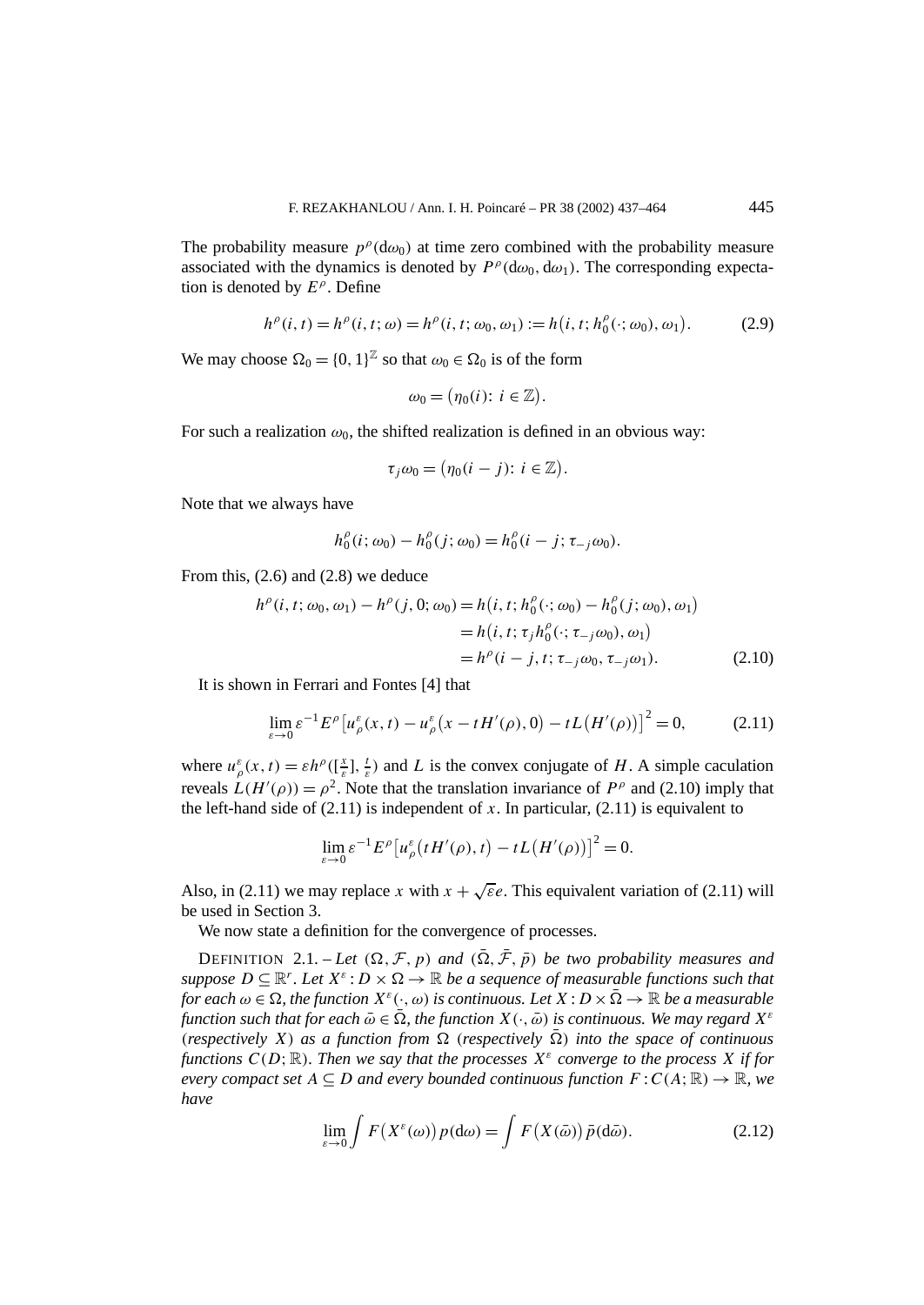*We say the finite-dimensional marginals of X<sup>ε</sup> converge to the finite-dimensional marginals of X if we require* (2.12) *to hold only for sets*  $A \subseteq D$  *that are finite.* 

In our second definition, we define several sets of points  $(x, t)$  for which different versions of our central limit theorem (1.12) will be established.

DEFINITION 2.2. – Let  $\bar{u}$  be a solution of (1.2) and let  $I(x, t)$  consist of points  $y$  at *which the infimum in*  $(1.4)$  *is attained. Let*  $G_1$  *be the set of points*  $(x, t)$  *for which the set I (x, t) is bounded, the set*

$$
\hat{I}(x,t) := I(x,t) \cap (x-t, x+t)
$$

*is finite, and for every*  $y \in \hat{I}(x, t)$  *the function*  $g(\cdot) = \bar{u}(\cdot, 0)$  *is convex in a neighborhood of y. We also define*

$$
G_2 = \{(x, t): g \text{ is differentiable at every } y \in I(x, t)\},
$$
  
\n
$$
G_3 = \{(x, t): I(x, t) \subseteq [x - t, x + t]\},
$$
  
\n
$$
G_4 = G_1 \cap G_2, \qquad G_5 = G_4 \cap G_3.
$$

See Lemmas 4.2–4.4 of Section 4 and Remark 2.7 for some relavant information about the sets  $G_1 - G_5$ .

To state our main results, first take a function  $g \in \overline{\Gamma}$ . Let  $(\Omega_0, \mathcal{F}, p^{\varepsilon})$  be a family of probability measures and  $(g^{\varepsilon} : \mathbb{R} \times \Omega_0 \to \mathbb{R} : \varepsilon > 0)$  be a family of measurable functions such that  $g^{\varepsilon}(\cdot, \omega_0) \in \overline{\Gamma}$  for every  $\omega_0$ , and the processes

$$
B^{\varepsilon}(x; \omega_0) = \varepsilon^{-1/2} (g^{\varepsilon}(x, \omega_0) - g(x)); \quad \varepsilon > 0
$$
 (2.13)

converge to a continuous process  $B(x, \omega_0)$  as  $\varepsilon \to 0$ . Set  $\hat{g}^{\varepsilon}(i, \omega_0) = [\varepsilon^{-1} g^{\varepsilon}(i\varepsilon, \omega_0)].$ Define

$$
u^{\varepsilon}(x,t;\omega)=\varepsilon h\bigg(\bigg[\frac{x}{\varepsilon}\bigg],\frac{t}{\varepsilon};\hat{g}^{\varepsilon}(\cdot,\omega_0),\omega_1\bigg).
$$

THEOREM 2.3. – Let  $e : \mathbb{R} \to \mathbb{R}$  be a continuous function and set  $x^{\varepsilon} = x + e(x)\sqrt{\varepsilon}$ . *Then the finite-dimensional marginals of the processes*

$$
X^{\varepsilon}\big(x^{\varepsilon},t,\omega_{1},\omega_{0}\big) = \frac{1}{\sqrt{\varepsilon}}\big(u^{\varepsilon}\big(x^{\varepsilon},t;\omega\big) - \bar{u}(x,t)\big); \quad (x,t) \in G_{4},\tag{2.14}
$$

*converge to the finite-dimensional marginals of the process*

$$
Z^{e}(x, t, \omega_0) = \inf_{y \in I(x, t)} B^{e}(x, y, t; \omega_0); \quad (x, t) \in G_4,
$$
 (2.15)

*where,*

$$
Be(x, y, t; \omega_0) = B(y; \omega_0) + L'\left(\frac{x-y}{t}\right)e(x).
$$

*When*  $e \equiv 0$ , the set  $G_4$  *may be replaced with the possibly larger set*  $G_1$ .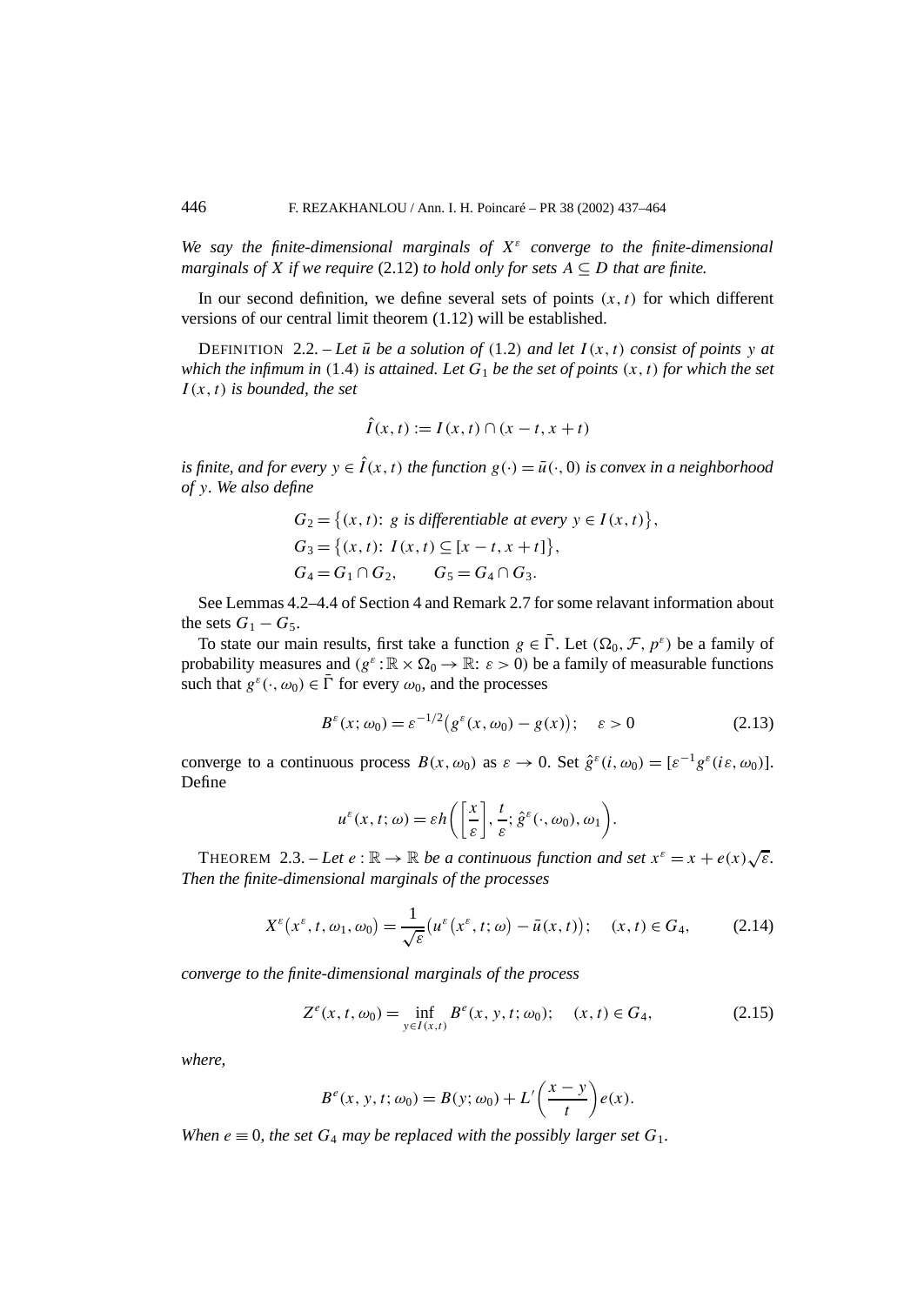The main ingredient for the proof of Theorem 2.3 is a variant of

$$
w^{\varepsilon}(x, y, t) = tL\left(\frac{x-y}{t}\right) + o(\sqrt{\varepsilon}).
$$
\n(2.16)

(Note that (2.16) is consistent with Theorem 2.3 because the initial data  $w(\cdot, j, 0)$ is deterministic.) A variant of  $(2.16)$  will be established in Section 3. The proof of Theorem 2.3 will be given in Section 4.

Given a point  $(x, t)$  and a realization  $\omega = (\omega_0, \omega_1)$ , let  $I^{\varepsilon}(x, t) = I^{\varepsilon}(x, t; \omega)$  denote the set of *y* at which the infimum in (1.6) is attained. We also write  $y^{\varepsilon}_+(x, t) = y^{\varepsilon}_+(x, t; \omega)$ (respectively  $y^{\varepsilon}(x, t) = y^{\varepsilon}(x, t; \omega)$ ) for the largest (respectively smallest) number in  $I^{\varepsilon}(x,t)$ .

THEOREM 2.4. – Let  $x^{\varepsilon}$  be as in the previous theorem. Suppose that for  $\tau > 0$ , every  $(x, t)$  *and every pair of distinct points*  $(y_1, y_2)$ *, we have*  $B^e(x, y_1, t) \neq B^e(x, y_2, t)$ *almost surely, and that*  $|B^e(x, y_1, t) - B^e(x, y_2, t)| \le \tau$  *occurs with positive probability. Choose*  $\bar{y}(x, t) = \bar{y}(x, t; \omega)$  *to be the unique point*  $y \in I(x, t)$  *at which the infimum in* (2.15) *is attained*;

$$
Z^{e}(x,t) = B(\bar{y}(x,t)) + L'\left(\frac{x-\bar{y}(x,t)}{t}\right) e(\bar{y}(x,t)).
$$

*Then the finite dimensional marginals of*  $(y_{\pm}^{\varepsilon}(x^{\varepsilon},t))$ :  $(x,t) \in G_5$ *) converge to the finite dimensional marginals of*  $(\bar{y}(x, t): (x, t) \in G_5)$ *. Again, when*  $e \equiv 0$ *, we may replace the set*  $G_5$  *with the set*  $G_1 \cap G_3$ *.* 

Note that Lemma 4.4 of Section 4 implies that if  $(x, t) \notin G_3$ , then *I* $(x, t)$  contains a nonempty interval. That is why the processes  $y^{\pm}$  in Theorem 2.4 are restricted to the set  $G_5 \subseteq G_3$  so that the set  $I(x, t)$  is finite whenever  $(x, t) \in G_5$ .

*Example* 2.5. – Let  $\rho^0$ :  $\mathbb{R} \to [0, 1]$  be a function that has first-kind discontinuities and assume  $\rho^0$  is right continuous. Choose the measure  $p^{\varepsilon}$  in such a way that the random variables  $(\eta(i, 0))$ :  $i \in \mathbb{Z}$ ) are independent and  $p^{\varepsilon}(\eta(i, 0) = 1) = p^0(\varepsilon i + 1)$ . The configuration  $h(\cdot, 0)$  is defined uniquely from  $h(0, 0) = 0$  and  $h(i + 1, 0)$  −  $h(i, 0) = \eta(i, 0)$ . But standard arguments, one can show that the processes  $B^{\varepsilon}(x) =$  $\varepsilon^{-1/2}(u^{\varepsilon}(x,0) - \int_0^x \rho^0(y) dy)$  converge to a continuous Gaussian process *B(x)* with  $B(0) = 0$  and the variance  $EB^2(x) = \int_0^x \rho^0 (1 - \rho^0) dy$  if  $x > 0$ , and  $EB^2(x) = 0$  $\int_x^0 \rho^0 (1 - \rho^0) dy$  if  $x < 0$ . By convergence of  $B^{\varepsilon}$  to *B*, we mean the convergence of the processes  $\hat{B}^{\varepsilon}$  to the process *B* where  $\hat{B}^{\varepsilon}$  is a continuous process with  $|\hat{B}^{\varepsilon}(x) - B^{\varepsilon}(x)| \le$ *ε* for all *x*. The process  $\hat{B}^{\varepsilon}$  is defined by linear interpolation between the points  $(ie, B<sup>\epsilon</sup>(i\varepsilon))$ . It is not hard to see that the conditions of Theorem 2.4 are satisfied for the corresponding  $B^e(x, y, t)$ .

We write  $B^{\varepsilon}(x, \rho; \omega_0)$  for  $B^{\varepsilon}(x; \omega_0)$  when the initial data  $\rho^0$  is identically the constant *ρ*.

*Remark* 2.6. – A better rate of convergence is expected for (2.11). It is conjectured that in fact

$$
E^{\rho}\left[u_{\rho}^{\varepsilon}(tH'(\rho),t)-tL\big(H'(\rho)\big)\right]^{2}=\mathrm{O}(\varepsilon^{4/3}).
$$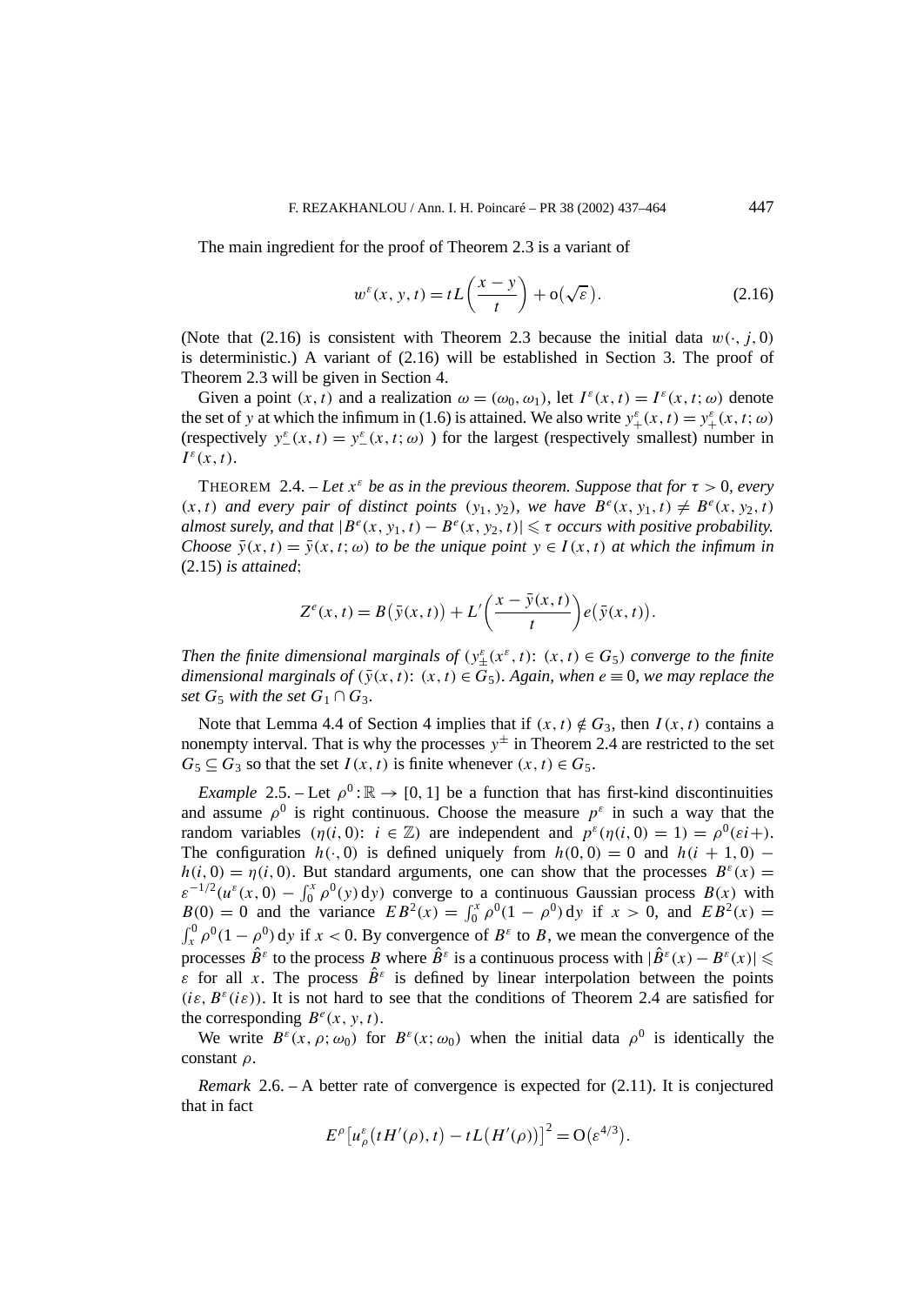If we assume this, then one can readily check that our results are still valid if  $\sqrt{\epsilon}$  is replaced with  $\varepsilon^{\alpha}$ , provided that  $\alpha \in (0, 2/3)$ .

*Remark* 2.7. – When the function  $\bar{u}$  is differentiable at  $(x_0, t_0)$ , then  $I(x_0, t_0)$  =  $\{y(x_0, t_0)\}\)$  is a singleton and

$$
\bar{u}_x(x_0, t_0) = \rho(x_0, t_0) = L'\bigg(\frac{x_0 - y(x_0, t_0)}{t_0}\bigg).
$$

In general, the set

$$
D^*\bar{u}(x_0, t_0) := \left\{ L'\left(\frac{x_0 - y}{t_0}\right): y \in I(x_0, t_0) \right\}
$$

coincides with the set of the limit points of the set

$$
\{\bar{u}_x(x,t): u \text{ is differentiable at } (x,t)\}
$$

as  $(x, t)$  approaches the point  $(x_0, t_0)$ . (See for example [2].) In particular, if  $I(x_0, t_0)$  ∩  $(-\infty, x_0 - t_0]$  ≠ Ø, then  $1 \in D^* \bar{u}(x_0, t_0)$ . Similarly, if  $I(x_0, t_0) \cap [x_0 + t_0, \infty) \neq \emptyset$ , then  $0 \in D^* \bar{u}(x_0, t_0)$ .

#### **3. A bound on the fluctuations of** *w<sup>ε</sup>*

In this section, we use  $(2.11)$  to establish a suitable version of  $(2.16)$ . Recall that  $x^{\varepsilon} = x + e(x)\sqrt{\varepsilon}$ , where *e* is a continuous function. Set

$$
R^{\varepsilon}(x, y, t) = R^{\varepsilon}(x, y, t; \omega_{1}) = w^{\varepsilon}(x, y, t; \omega_{1}) - tL\left(\frac{x - y}{t}\right),
$$
  
\n
$$
Y^{\varepsilon}(x, y, z, t; \omega_{1}) = \begin{cases} \frac{(y - z)^{2}}{4t} + R^{\varepsilon}(x^{\varepsilon}, y, t; \omega_{1}) & \text{if } \left|\frac{x - y}{t}\right| \leq 1, \\ R^{\varepsilon}(x^{\varepsilon}, y, t; \omega_{1}) & \text{if } \left|\frac{x - y}{t}\right| > 1, \end{cases}
$$
  
\n
$$
I_{\rho}(x, t) = \begin{cases} \{x - tH'(\rho)\} & \text{if } \rho \in (0, 1), \\ [x + t, \infty) & \text{if } \rho = 0, \\ (-\infty, x - t] & \text{if } \rho = 1. \end{cases}
$$
  
\n(3.1)

The set  $I_0(x, t)$  is simply the set  $I(x, t)$  when the initial data is  $g(y) = \rho y$ . The main result of this section is Lemma 3.1.

LEMMA 3.1. – Let *A* be a finite subset of  $\mathbb{R} \times (0, \infty)$ *. Let*  $\rho \in [0, 1]$  and define  $\hat{y}(x,t) = x - tH'(\rho)$ . Then there exist a function  $\psi_{\delta}^{\rho}(\cdot) = \psi_{\delta}^{\rho}(\cdot; A)$  with  $\lim_{\theta \to 0} \psi_{\delta}^{\rho}(\theta) =$ 0*, and a set*  $\Omega^{\varepsilon}(\delta, \rho) = \Omega^{\varepsilon}(\delta, \rho; A) \subset \Omega_{d_v}$  *such that* 

$$
P_{dy}(\Omega_{dy}-\Omega^{\varepsilon}(\delta,\rho))\leqslant\delta,
$$

*and if*  $\psi(\cdot)$  *is any function with*  $\lim_{\theta \to 0} \psi(\theta) = 0$ ,  $\psi \geq \psi_{\delta}^{\rho}$ , then

$$
\lim_{\varepsilon \to 0} \sup_{(x,t) \in A} \sup_{\omega_1 \in \Omega^{\varepsilon}(\delta,\rho)} \inf_{|y - I_{\rho}(x,t)| \leq \psi(\varepsilon)} \varepsilon^{-1/2} Y^{\varepsilon}(x,y,\hat{y}(x,t),t;\omega_1) = 0. \tag{3.2}
$$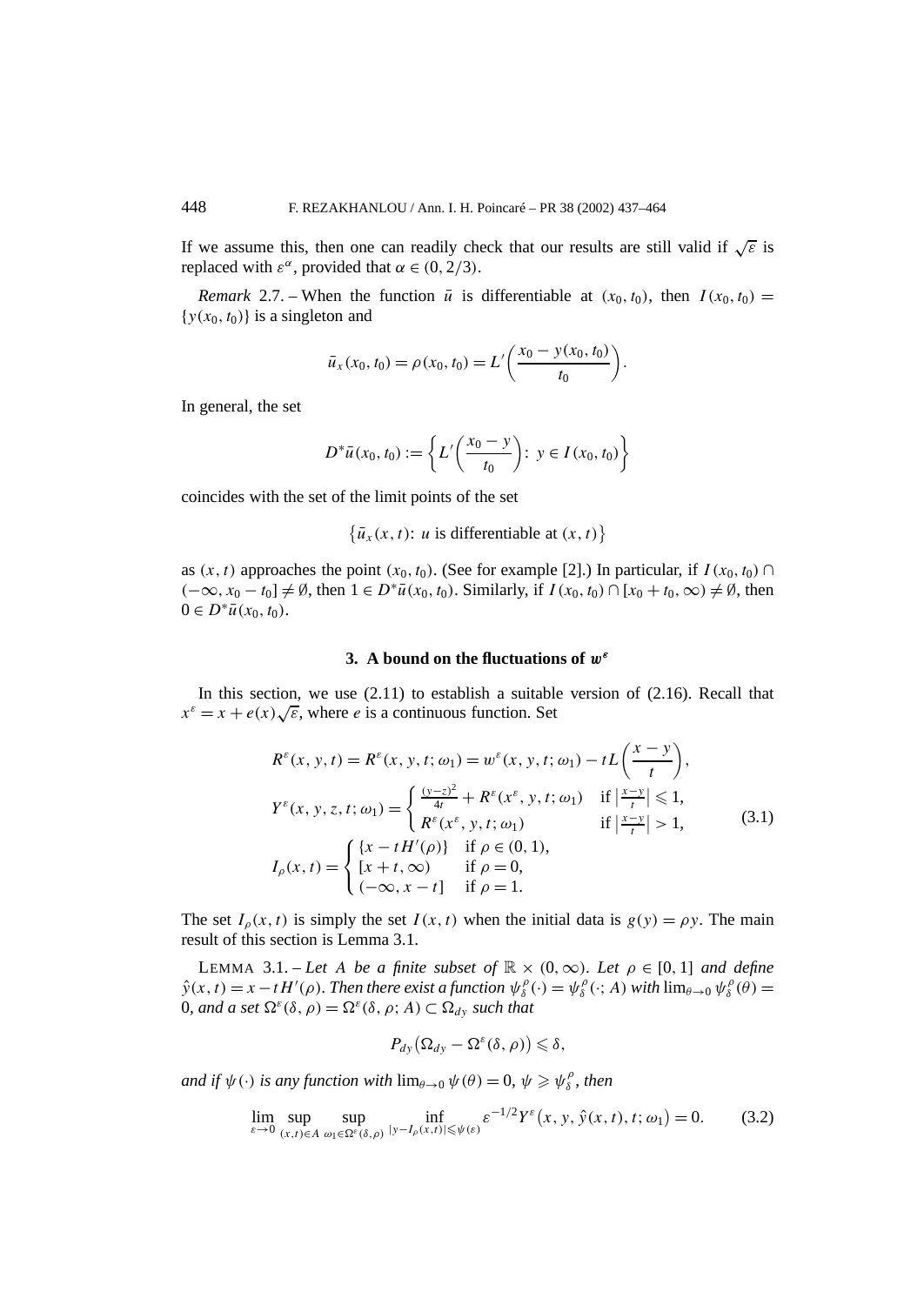We state several lemmas that will be needed for the proof of Lemma 3.1. The first lemma appeared as Lemma 4.2 of [11] and its proof is omitted.

LEMMA  $3.2.$  – Let  $\bar{u}$  be as in (1.4) and let the set A be as in Lemma 3.1. Define

$$
a_{\ell}(\lambda) = \inf_{(x,t)\in A} \left[ \min \left\{ g(y) + tL\left(\frac{x-y}{t}\right): |y| \leq \ell, |y - I(x,t)| \geq \lambda \right\} - \bar{u}(x,t) \right].
$$

*Then*  $a_\ell(\lambda) > 0$  *if*  $\lambda > 0$  *and*  $\lim_{\lambda \to 0} a_\ell(\lambda) = 0$  *for sufficiently large*  $\ell$ *.* 

Next we state and prove a lemma that is related to the fact that the speed of propagation in our model is finite.

LEMMA 3.3. – *For every*  $T > 0$ , there exists a function  $\ell^{\varepsilon}_T(\omega_1)$  such that

$$
u^{\varepsilon}(x,t) = \inf \{ u^{\varepsilon}(y,0) + w^{\varepsilon}(x,y,t) : |y| \leq \ell_T^{\varepsilon}(\omega_1) \},
$$
 (3.3)

*for every*  $(x, t)$  *with*  $|x| \le T$ *,*  $t \in [0, T]$ *, and* 

$$
\limsup_{\varepsilon \to 0} \ell_T^{\varepsilon}(\omega_1) \leqslant 2T,\tag{3.4}
$$

*in probability.*

*Proof.* – Define random walks  $x_i^{\pm}(t; \omega_1)$  with  $x_i^{\pm}(0; \omega_1) = i$  such that  $x_i^-$  jumps to the left and  $x_i^+$  jumps to the right with rate one. We use the realization  $\omega_1 = (\ell_j(\cdot): j \in \mathbb{Z})$  of the Poisson processes to decide when to jump  $x_i^{\pm}$ . More precisely, if  $x_i^{\pm}(t-, \omega_1) = j$  and  $\ell_j(t+) = \ell_j(t-) + 1$ , then  $x_i^{\pm}(t+; \omega_1) = j \pm 1$ . From the definition of the process *h*, it is not hard to show that if  $k_1(j) = k_2(j)$  for  $j \in [i - \ell, i + \ell]$ , and if  $x_{i-\ell}^+(t) < i < x_{i+\ell}^-(t)$ , then

$$
h(i, t; k_1) = h(i, t; k_2).
$$
\n(3.5)

Given  $k \in \Gamma$  and  $\ell \in \mathbb{Z}^+$ , define

$$
k_{\ell}(r) = \inf_{|j-i| \leq \ell} \{k(j) + v(r-j)\}.
$$

Evidently  $k_{\ell}(j) = k(j)$  for  $j \in [i - \ell, i + \ell]$ . From this, (2.3) and (3.5) we deduce that

$$
h(i, t; k) = h(i, t; k_{\ell}) = \inf_{|j - i| \leq \ell} \{k(j) + w(i, j, t)\},\tag{3.6}
$$

whenever  $x_{i-\ell}^+(t) < i < x_{i+\ell}^-(t)$ . We now define

$$
\ell_T^{\varepsilon}(\omega_1) = \varepsilon \ell\left(\left[\frac{T}{\varepsilon}\right], \frac{T}{\varepsilon}; \omega_1\right). \tag{3.7}
$$

where

$$
\ell(L_1, L_2; \omega_1) = \inf \{ \ell \colon x_{-\ell}^+(L_1; \omega_1) < -L_2 < L_2 < x_{\ell}^-(L_1; \omega_1) \},
$$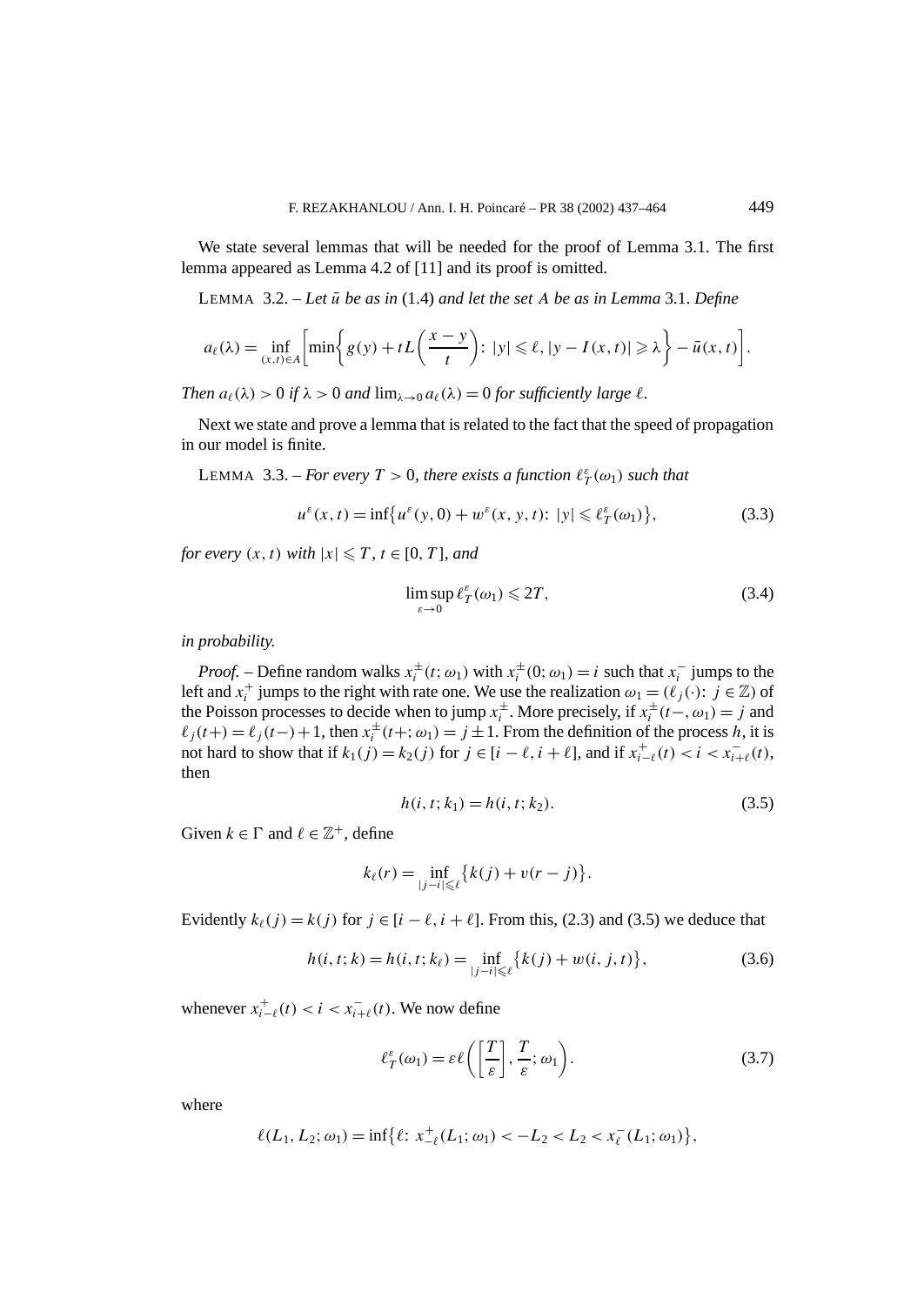for every pair of positive numbers  $(L_1, L_2)$ . Eq. (3.3) is an immediate consequence of (3.6) and the definition  $\ell^{\varepsilon}_T$ .

It remains to show

$$
\limsup_{\varepsilon\to 0} \ell^{\varepsilon}_T(\omega_1) \leqslant 2T
$$

in probability. This is a straightforward consequence of

$$
P_{dy}(\ell(L_1, L_2; \omega_1) > r) \leq P_{dy}(x_{-r}^+(L_1) \geq -L_2) + P_{dy}(x_r^-(L_1) \leq L_2),
$$

and a law of large numbers for the random walks  $x^{\pm}$ .  $\Box$ 

The next lemma appeared as Theorem 4.1 in [12] and its proof is omitted.

LEMMA 3.4. – *For every*  $T > 0$ ,

$$
\lim_{\varepsilon \to 0} E_{dy} \sup_{|x| \leqslant T} \sup_{t \leqslant T} \sup_{|y| \leqslant T} \left| w^{\varepsilon}(x, y, t) - tL\left(\frac{x - y}{t}\right) \right| = 0. \tag{3.8}
$$

To this end let us fix a function  $\beta : \mathbb{Z}^+ \to (0, \infty)$  and a sequence of non-decreasing functions *α* = (*α<sub>r</sub>*: *r* ∈  $\mathbb{Z}^+$ ) with  $\lim_{\theta \to 0} \alpha_r(\theta) = 0$  for every *r* ∈  $\mathbb{Z}^+$ . Let  $\mathcal{K}(\alpha, \beta)$  denote the set of functions  $b(x)$  such that

$$
|b(x_1) - b(x_2)| \leq \alpha_r(|x_1 - x_2|), \quad |b(x_1)| \leq \beta(r),
$$

for every  $x_1, x_2$  with  $|x_1|, |x_2| \le r$  and each  $r \in \mathbb{Z}^+$ . We then define

$$
\Omega_0^{\varepsilon}(\alpha,\beta) = \big\{(\omega_0,\omega_1): B^{\varepsilon}(\cdot;\omega_0) \in \mathcal{K}(\alpha,\beta)\big\}.
$$

Note that our assumption on the process  $B^{\varepsilon}$  implies that for every  $\delta > 0$ , there exists *(α*<sup> $δ$ </sup>,  $β$ <sup> $δ$ </sup>) and  $ε_0(δ) > 0$  such that

$$
\inf_{0 < \varepsilon < \varepsilon_0(\delta)} P^{\varepsilon} \left( \Omega_0^{\varepsilon} (\alpha^{\delta}, \beta^{\delta}) \right) \geqslant 1 - \delta. \tag{3.9}
$$

We write  $\Omega_0^{\varepsilon}(\alpha, \beta; \rho)$  for  $\Omega_0^{\varepsilon}(\alpha, \beta)$  when the initial distribution is the equilibrium measure *p<sup>ρ</sup>*. Hence

$$
\inf_{0 < \varepsilon < \varepsilon_0(\delta)} P^{\rho} \left( \Omega_0^{\varepsilon} (\alpha^{\delta}, \beta^{\delta}; \rho) \right) \geqslant 1 - \delta. \tag{3.10}
$$

Furthermore, given  $\delta > 0$ , Lemma 3.3 implies that there exist a set of realizations  $\Omega_1^{\varepsilon}$ and a positive number  $\varepsilon_1(\delta)$  such that

$$
(x, t) \in [-T, T] \times [0, T], \quad \omega_1 \in \Omega_1^{\varepsilon}(\delta) \Rightarrow \ell_T^{\varepsilon}(\omega_1) \le 2T + 1,
$$
  

$$
\inf_{0 < \varepsilon < \varepsilon_1(\delta)} P_{dy}(\Omega_1^{\varepsilon}(\delta)) \ge 1 - \delta.
$$
\n
$$
(3.11)
$$

As the next step, we show that every minimizer in (1.6) is close to a minimizer in (1.4).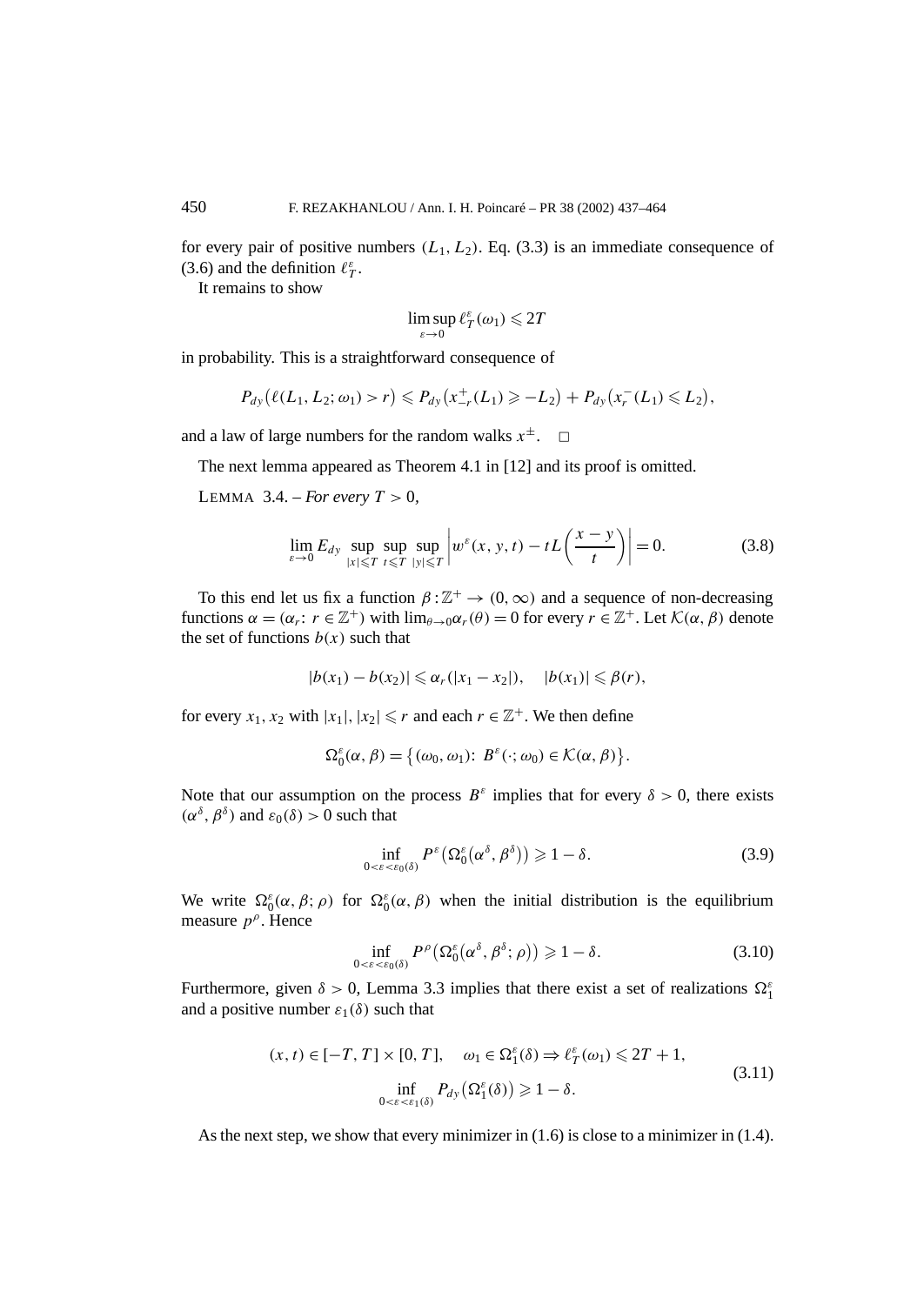LEMMA 3.5. – Let the set A be as in Lemma 3.1. For every  $\ell, \varepsilon, \delta > 0$ , there exist  $\varepsilon_2(\delta) = \varepsilon_2(\delta; A) > 0$ , two functions  $\psi_{\delta}(\cdot) = \psi_{\delta}(\cdot; A)$ ,  $\psi_{\delta,\ell}(\cdot) = \psi_{\delta,\ell}(\cdot; A)$  with

$$
\lim_{\theta \to 0} \psi_{\delta}(\theta) = 0, \qquad \lim_{\theta \to 0} \psi_{\delta,\ell}(\theta) = 0,
$$

*and a set*  $\Omega^{\varepsilon}(\delta) = \Omega^{\varepsilon}(\delta; A) \subseteq \Omega^{\varepsilon}_0(\alpha^{\delta}, \beta^{\delta})$  *such that* 

$$
P^{\varepsilon}\big(\Omega^{\varepsilon}(\delta)\big) > 1 - 3\delta,
$$

*and if*  $\varepsilon \in (0, \varepsilon_2(\delta))$ ,  $(x, t) \in A$ ,  $\omega \in \Omega^{\varepsilon}(\delta)$ ,  $z \in I^{\varepsilon}(x^{\varepsilon}, t; \omega) \cap [-\ell, \ell]$ , then

$$
u^{\varepsilon}\big(x^{\varepsilon},t;\omega\big)=\inf\big\{u^{\varepsilon}(y,0;\omega_0)+w^{\varepsilon}\big(x^{\varepsilon},y,t;\omega_1\big)\colon|y-I(x,t)|\leqslant\psi_{\delta}(\varepsilon)\big\},\quad(3.12)
$$

*and,*

$$
|z - I(x, t)| \leq \psi_{\delta, \ell}(\varepsilon). \tag{3.13}
$$

*Proof.* – Assume  $A \subseteq [-T, T] \times (0, T]$  and set  $T_1 = T + 1$ . Define

$$
M_{\varepsilon,\ell}(\omega_1) = \sup_{|x| \leq T_1} \sup_{t \leq T} \sup_{|y| \leq \ell} \left| w^{\varepsilon}(x, y, t; \omega_1) - tL\left(\frac{x - y}{t}\right) \right|,
$$
  
\n
$$
\mu(\varepsilon, \ell) = E_{dy} M_{\varepsilon, \ell},
$$
  
\n
$$
\Omega_2^{\varepsilon} = \{ \omega_1: M_{\varepsilon, \ell}(\omega_1) \leq \mu(\varepsilon, \ell)^{1/2} \}.
$$
\n(3.14)

By Chebychev Inequality,

$$
P_{dy}(\Omega_{dy}-\Omega_1^{\varepsilon})\leqslant \frac{\mu(\varepsilon,\ell)}{\mu(\varepsilon,\ell)^{1/2}}=\mu(\varepsilon,\ell)^{1/2}.
$$

By Lemma 3.4, we can find  $\varepsilon_3(\delta)$  such that for  $\varepsilon \in (0, \varepsilon_3(\delta))$ ,

$$
P_{dy}(\Omega_{dy} - \Omega_2^{\varepsilon}) \leq \delta. \tag{3.15}
$$

We then set

$$
\Omega^{\varepsilon}(\delta) = \{ (\omega_0, \omega_1) : (\omega_0, \omega_1) \in \Omega_0^{\varepsilon}(\alpha^{\delta}, \beta^{\delta}), \omega_1 \in \Omega_1^{\varepsilon} \cap \Omega_2^{\varepsilon} \}.
$$
 (3.16)

From (3.9), (3.11) and (3.15) we deduce,

$$
P^{\varepsilon}\big(\Omega^{\varepsilon}(\delta)\big) \geqslant 1 - 3\delta,\tag{3.17}
$$

for every positive  $\varepsilon < \varepsilon_2(\delta) = \min{\varepsilon_0(\delta), \varepsilon_1(\delta), \varepsilon_3(\delta)}.$ 

For (3.13), it suffices to find a function  $\psi_{\delta,\ell}(\cdot)$  such that  $\lim_{\theta\to 0} \psi_{\delta,\ell}(\theta) = 0$ , and for every  $(\omega_0, \omega_1) \in \Omega^{\varepsilon}(\delta)$ ,  $(x, t) \in A$ , and every *y* with  $|y| \leq \ell$ ,  $|y - I(x, t)| > \psi_{\delta,\ell}(\varepsilon)$ ,

$$
u^{\varepsilon}\big(x^{\varepsilon}, t; \omega_0, \omega_1\big) < u^{\varepsilon}(y, 0; \omega_0) + w^{\varepsilon}\big(x^{\varepsilon}, y, t; \omega_1\big). \tag{3.18}
$$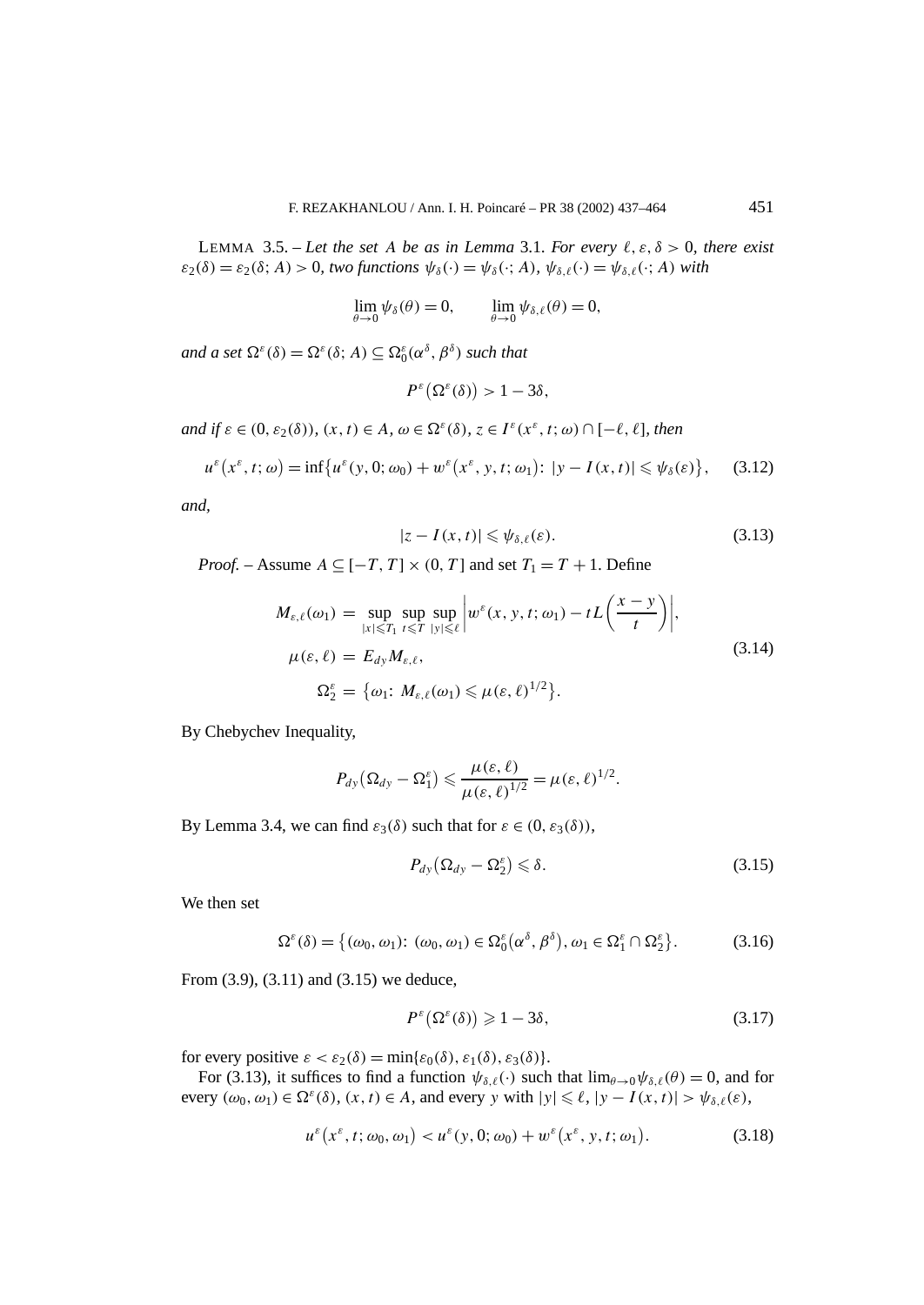To construct  $\psi_{\delta,\ell}$ , let us write  $a_{\ell}^{-1}$  for the right-continuous inverse of  $a_{\ell}$ . By Lemma 3.2, we certainly have  $a_{\ell}^{-1}(\lambda) > 0$  if  $\lambda > 0$  and  $\lim_{\lambda \to 0} a_{\ell}^{-1}(\lambda) = 0$ . We now claim that  $ψ_{\delta,\ell}(\varepsilon) = a_{\ell}^{-1} (c_1 \sqrt{\varepsilon} + 2\mu(\varepsilon, \ell)^{1/2})$  will do the job for a suitable constant *c*<sub>1</sub> to be determined later. To see this, suppose  $(x, t) \in A$ ,  $|y - I(x, t)| > \lambda$ ,  $|y| \le \ell$  and let  $\bar{y}(y)$ denote the closest point in  $I(x, t)$  to *y*. Take  $(\omega_0, \omega_1) \in \Omega^{\varepsilon}(\delta)$ . We certainly have

$$
\begin{aligned} \left|u^{\varepsilon}(y,0;\omega_0)-g(y)\right|&\leqslant \sqrt{\varepsilon}\beta^{\delta}(\ell),\\ \left|w^{\varepsilon}(x^{\varepsilon},y,t;\omega)-tL\left(\frac{x^{\varepsilon}-y}{t}\right)\right|&\leqslant \mu(\varepsilon,\ell)^{1/2}.\end{aligned}
$$

Choose  $\ell_0$  large enough so that if  $\bar{y} \in I(x, t)$  for some  $(x, t)$  with  $|x| \le T$  and  $t \in [0, T]$ , then  $|\bar{y}| \le \ell_0$ . Hence, for  $\ell \ge \ell_0$ ,

$$
u^{\varepsilon}(y, 0; \omega_{0}) + w^{\varepsilon}(x^{\varepsilon}, y, t; \omega_{1})
$$
  
\n
$$
\geq g(y) + tL\left(\frac{x^{\varepsilon} - y}{t}\right) - \sqrt{\varepsilon}\beta^{\delta}(\ell) - \mu(\varepsilon, \ell)^{1/2}
$$
  
\n
$$
\geq g(y) + tL\left(\frac{x - y}{t}\right) - \sqrt{\varepsilon}\beta^{\delta}(\ell) - \mu(\varepsilon, \ell)^{1/2} - c_{0}\sqrt{\varepsilon}
$$
  
\n
$$
\geq \bar{u}(x, t) + a_{\ell}(\lambda) - \sqrt{\varepsilon}\beta^{\delta}(\ell) - \mu(\varepsilon, \ell)^{1/2} - c_{0}\sqrt{\varepsilon}
$$
  
\n
$$
= g(\bar{y}(y)) + tL\left(\frac{x - \bar{y}(y)}{t}\right) + a_{\ell}(\lambda) - \sqrt{\varepsilon}\beta^{\delta}(\ell) - \mu(\varepsilon, \ell)^{1/2} - c_{0}\sqrt{\varepsilon}
$$
  
\n
$$
= g(\bar{y}(y)) + tL\left(\frac{x^{\varepsilon} - \bar{y}(y)}{t}\right) + a_{\ell}(\lambda) - \sqrt{\varepsilon}\beta^{\delta}(\ell) - \mu(\varepsilon, \ell)^{1/2} - 2c_{0}\sqrt{\varepsilon}
$$
  
\n
$$
\geq u^{\varepsilon}(\bar{y}(y), 0; \omega) + w^{\varepsilon}(x, \bar{y}(y), t; \omega_{1}) + a_{\ell}(\lambda) - 2\sqrt{\varepsilon}\beta^{\delta}(\ell)
$$
  
\n
$$
-2\mu(\varepsilon, \ell)^{1/2} - 2c_{0}\sqrt{\varepsilon}
$$

for some constant *c*<sub>0</sub>. Set  $c_1 = 2\beta^{\delta}(\ell) + 2c_0$ . Then if  $a_{\ell}(\lambda) - c_1\sqrt{\epsilon} - 2\mu(\epsilon, \ell)^{1/2} > 0$ , the point *y* can not be in the set  $I^{\varepsilon}(x^{\varepsilon}, t; \omega)$ . Thus, if  $|y - I(x, t)| > \psi_{\delta, \ell}(\varepsilon)$ , then  $y \notin I^{\varepsilon}(x^{\varepsilon}, t; \omega)$ , proving (3.13).

Define  $\psi_{\delta} = \psi_{\delta,\ell_1}$ , where  $\ell_1 = \max(2T + 1, \ell_0)$ . Now (3.12) follows from Lemma 3.3,  $(3.11)$  and  $(3.13)$ .  $\Box$ 

*Remark* 3.6. – Evidently (3.12) is also true if we replace  $\psi_{\delta}$  with any  $\psi \geq \psi_{\delta}$ .

*Proof of Lemma 3.1. –* By definition

$$
w^{\varepsilon}\big(x^{\varepsilon}, y, t; \omega_1\big) = tL\bigg(\frac{x^{\varepsilon} - y}{t}\bigg) + R^{\varepsilon}\big(x^{\varepsilon}, y, t; \omega_1\big). \tag{3.19}
$$

Fix  $\rho \in (0, 1)$  and define

$$
S^{\varepsilon}(x, t, \rho; \omega_0, \omega_1) = u^{\varepsilon}_{\rho}(x, t; \omega_0, \omega_1) - u^{\varepsilon}_{\rho}(x - t H'(\rho), 0; \omega_0) - t L(H'(\rho)). \quad (3.20)
$$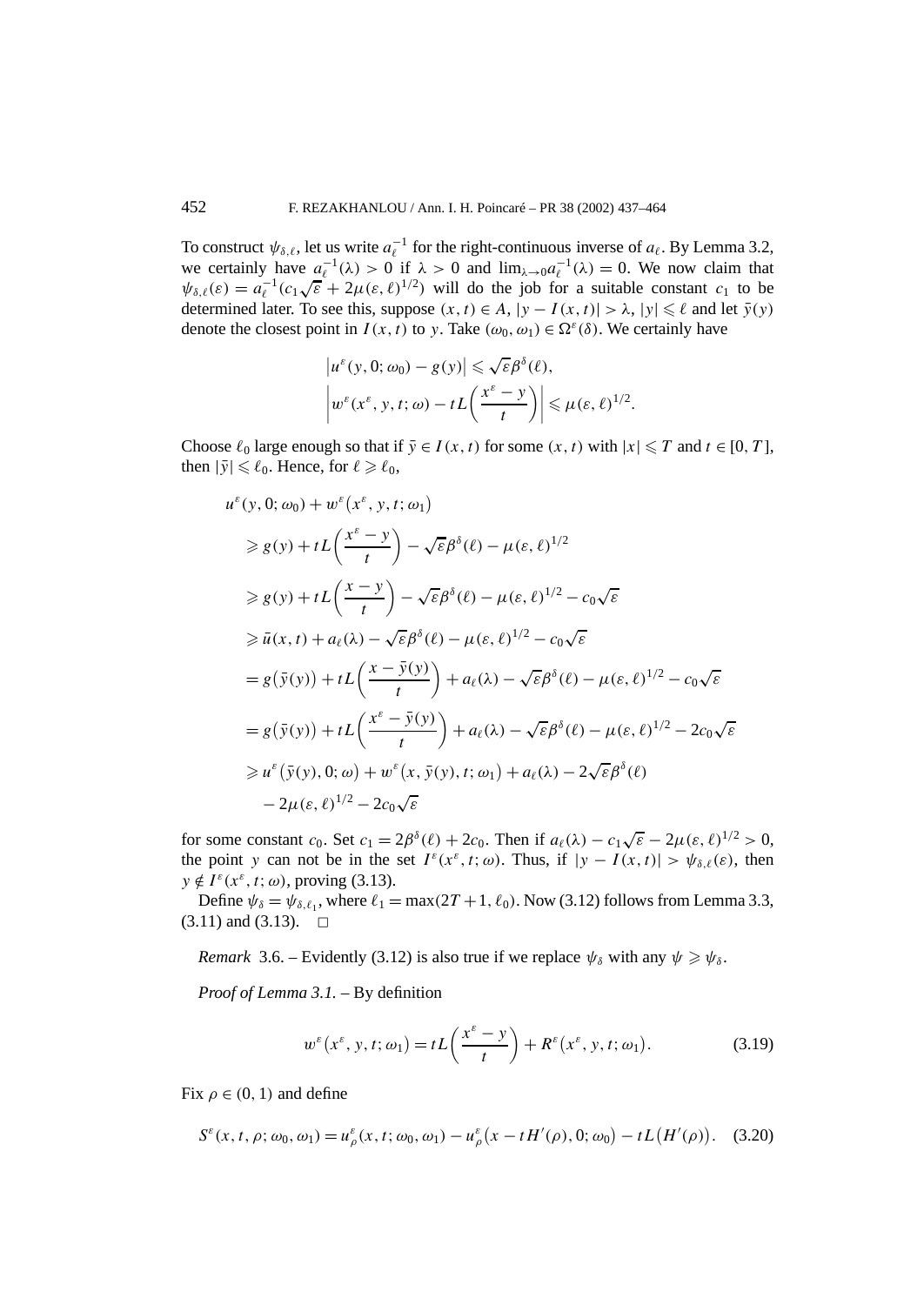Note that (2.11) implies

$$
\lim_{\varepsilon \to 0} \varepsilon^{-1} E^{\rho} \sup_{(x,t) \in A} \left[ S^{\varepsilon}(x, t, \rho; \omega_0, \omega_1) \right]^2 = 0.
$$

From this and (2.10) we deduce

$$
\lim_{\varepsilon \to 0} \varepsilon^{-1} E^{\rho} \sup_{(x,t) \in A} \left[ S^{\varepsilon}(x^{\varepsilon}, t, \rho; \omega_0, \omega_1) \right]^2 = 0.
$$
 (3.21)

Define

$$
\Omega_1^{\varepsilon}(\rho) = \{ \omega \colon \sup_{(x,t) \in A} \varepsilon^{-1/2} S^{\varepsilon}(x^{\varepsilon}, t, \rho; \omega) < \phi(\varepsilon) \}
$$

where

$$
\phi(\varepsilon) = \varepsilon^{-1/4} E^{\rho} \left\{ \sup_{(x,t) \in A} \left[ S^{\varepsilon}(x^{\varepsilon}, t, \rho; \omega_0, \omega_1) \right]^2 \right\}^{1/4}
$$

By Chebyshev inequality,

$$
P^{\rho}\left(\Omega-\Omega_1^{\varepsilon}(\rho)\right) \leqslant \frac{\varepsilon^{-1} E^{\rho}(\sup S^{\varepsilon})^2}{(\phi(\varepsilon))^2} = \left(\varepsilon^{-1} E^{\rho}\left(\sup S^{\varepsilon}\right)^2\right)^{1/2},
$$

where the supremum is over the set *A*. From this and (3.21) we learn that there exists a positive  $\varepsilon_4(\delta)$  such that if  $\varepsilon \in (0, \varepsilon_4(\delta))$ , then

$$
P^{\rho}\left(\Omega_1^{\varepsilon}(\delta,\rho)\right) \geqslant 1-\delta. \tag{3.22}
$$

*.*

We apply Lemma 3.5 where the initial distribution is the equilibrium measure  $p^{\rho}$ . As a result, for every  $\delta > 0$ , there exist  $\varepsilon_5(\delta)$ ,  $\psi_{\delta}^{\rho}(\cdot)$  and a set  $\Omega_2^{\varepsilon}(\delta, \rho)$  such that

$$
\lim_{\theta \to 0} \psi_{\delta}^{\rho}(\theta) = 0, \quad P^{\rho}(\Omega_2^{\varepsilon}(\delta, \rho)) \ge 1 - \delta,
$$
\n(3.23)

for every positive  $\varepsilon < \varepsilon_5(\delta)$ , every  $\omega \in \Omega_2^{\varepsilon}(\delta, \rho)$ , and every  $\psi(\cdot)$  with  $\lim_{\theta \to 0} \psi(\theta) = 0$ ,  $\psi \geqslant \psi_{\delta}^{\rho}$ ,

$$
u_{\rho}^{\varepsilon}\big(x^{\varepsilon}, t; \omega_0, \omega_1\big) = \inf_{|y - I_{\rho}| \leq \psi(\varepsilon)} \bigg\{ u_{\rho}^{\varepsilon}\big(y, 0; \omega_0\big) + tL\bigg(\frac{x^{\varepsilon} - y}{t}\bigg) + R^{\varepsilon}\big(x^{\varepsilon}, y, t; \omega_1\big)\bigg\},
$$

where  $I_\rho = I_\rho(x, t)$  was defined in (3.1). We next define

$$
\Omega_3^{\varepsilon}(\delta,\rho) = \Omega_1^{\varepsilon}(\rho) \cap \Omega_2^{\varepsilon}(\delta,\rho) \cap \Omega_0^{\varepsilon}(\alpha^{\delta},\beta^{\delta};\rho).
$$

By (3.10), (3.22) and (3.23),

$$
P^{\rho}\left(\Omega_3^{\varepsilon}(\delta,\rho)\right) \geqslant 1 - 3\delta. \tag{3.24}
$$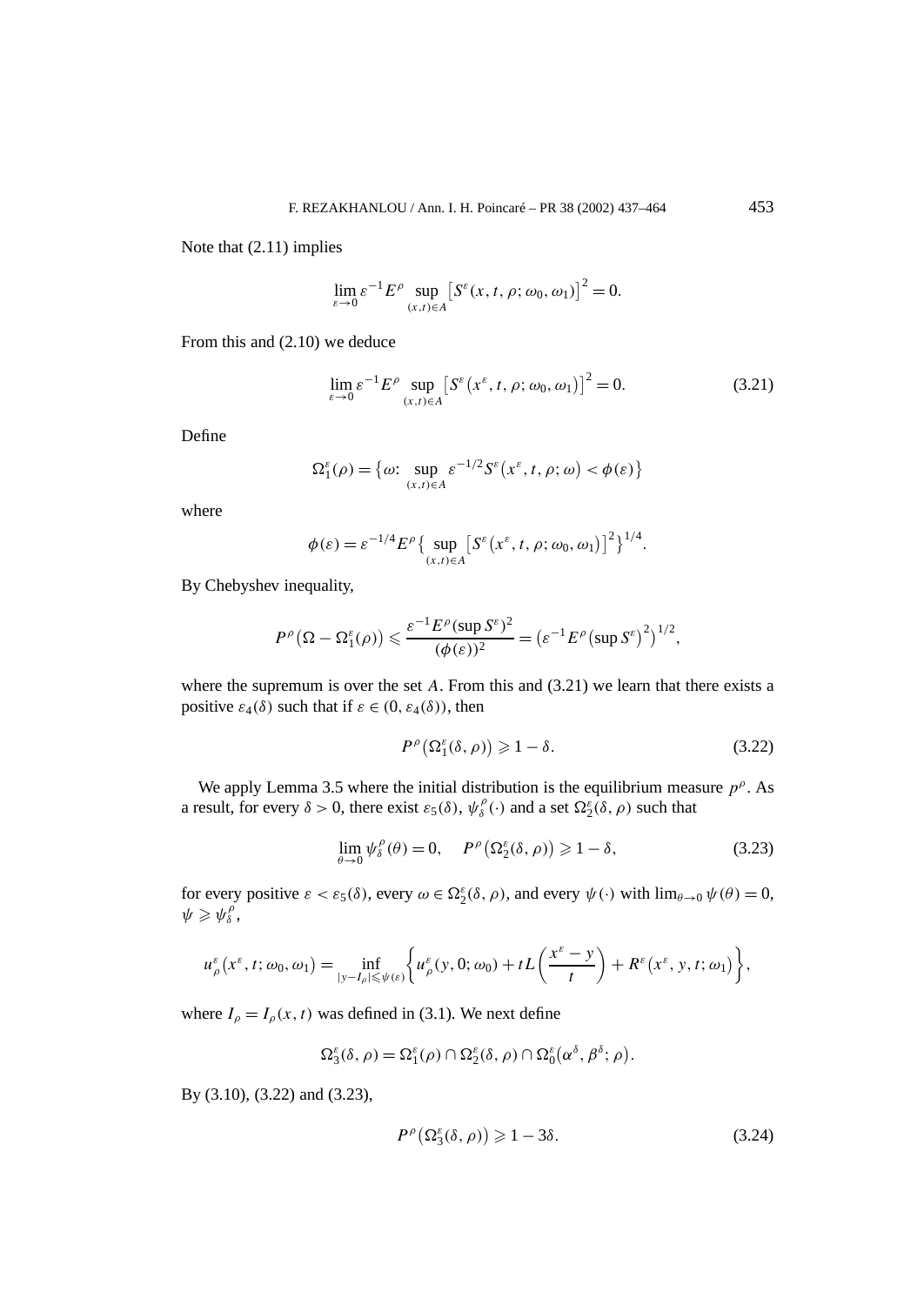To ease the notation, let us write  $\hat{y}$  for  $\hat{y}(x, t) = x - tH'(\rho)$ . For every positive  $\varepsilon < \varepsilon_6(\delta) = \min(\varepsilon_4(\delta), \varepsilon_5(\delta))$ ,  $(x, t) \in A$ , and every  $(\omega_0, \omega_1) \in \Omega_3^{\varepsilon}(\delta, \rho)$ ,

$$
u_{\rho}^{\varepsilon}(\hat{y} + \sqrt{\varepsilon}e(x), 0; \omega_{0}) + tL(H'(\rho)) + S^{\varepsilon}(x^{\varepsilon}, t, \rho; \omega_{0}, \omega_{1})
$$
  
\n
$$
= u_{\rho}^{\varepsilon}(x^{\varepsilon}, t; \omega_{0}, \omega_{1})
$$
  
\n
$$
= \inf_{|y - \hat{y}| \leq \psi(\varepsilon)} \left\{ u_{\rho}^{\varepsilon}(y, 0; \omega_{0}) + tL\left(\frac{x^{\varepsilon} - y}{t}\right) + R^{\varepsilon}(x^{\varepsilon}, y, t; \omega_{1}) \right\}
$$
  
\n
$$
= \inf_{|y - \hat{y}| \leq \psi(\varepsilon)} \left\{ \rho y + \sqrt{\varepsilon} B^{\varepsilon}(y, \rho; \omega_{0}) + \sqrt{\varepsilon} L' \left(\frac{x - y}{t}\right) e(x) \right\}
$$
  
\n
$$
+ tL\left(\frac{x - y}{t}\right) + R^{\varepsilon}(x^{\varepsilon}, y, t; \omega_{1}) + o(\sqrt{\varepsilon})
$$
  
\n
$$
= \sqrt{\varepsilon} B^{\varepsilon}(\hat{y}, \rho; \omega_{0}) + \sqrt{\varepsilon} L' \left(\frac{x - \hat{y}}{t}\right) e(x)
$$
  
\n
$$
+ \inf_{|y - \hat{y}| \leq \psi(\varepsilon)} \left\{ \rho y + tL\left(\frac{x - y}{t}\right) + R^{\varepsilon}(x^{\varepsilon}, y, t; \omega_{1}) \right\} + o(\sqrt{\varepsilon})
$$

where for the second equality we used Lemma 3.5, and for the last identity we used the where for the second equality we used Lemma 5.5, and for the fast identity we used the fact that  $\Omega_3^{\varepsilon}(\delta, \rho) \subset \Omega_0^{\varepsilon}(\alpha^{\delta}, \beta^{\delta}; \rho)$ . Here and below, by  $o(\sqrt{\varepsilon})$  we mean an error term *r*<sup>*ε*</sup><sub>1</sub>( $\omega$ ) for which there exists a function  $\psi_1(\varepsilon)$  such that

$$
\lim_{\varepsilon \to 0} \frac{\psi_1(\varepsilon)}{\sqrt{\varepsilon}} = 0, \quad |r_1^{\varepsilon}(\omega)| \leq \psi_1(\varepsilon),
$$

for every  $\omega \in \Omega_3^{\varepsilon}(\delta, \rho)$ . Observe that for  $\omega \in \Omega_0^{\varepsilon}(\alpha^{\delta}, \beta^{\delta}; \rho)$ ,

$$
u_{\rho}^{\varepsilon}(\hat{y} + \sqrt{\varepsilon}e(x), 0; \omega_{0}) = (\hat{y} + \sqrt{\varepsilon}e(x))\rho + \sqrt{\varepsilon}B^{\varepsilon}(\hat{y} + \sqrt{\varepsilon}e(x), \rho; \omega_{0})
$$
  
=  $(\hat{y} + \sqrt{\varepsilon}e(x))\rho + \sqrt{\varepsilon}B^{\varepsilon}(\hat{y}, \rho; \omega_{0}) + o(\sqrt{\varepsilon}).$ 

From this, (3.25) and the fact that  $\Omega_3^{\varepsilon}(\delta, \rho) \subset \Omega_1^{\varepsilon}(\rho)$  we deduce that if  $\omega \in \Omega_3^{\varepsilon}(\delta, \rho)$ , then

$$
(\hat{y} + \sqrt{\varepsilon}e(x))\rho + tL(H'(\rho)) = \inf_{|y - \hat{y}| \leq \psi(\varepsilon)} \left\{ \rho y + tL\left(\frac{x - y}{t}\right) + R^{\varepsilon}(x^{\varepsilon}, y, t; \omega_1) \right\} + \sqrt{\varepsilon}L'\left(\frac{x - \hat{y}}{t}\right)e(x) + o(\sqrt{\varepsilon}).
$$
\n(3.26)

Note that since  $\rho \in (0, 1)$ , we have

$$
\left|\frac{x-\hat{y}}{t}\right| < 1.
$$

Moreover, since  $|y - \hat{y}| \le \psi(\varepsilon)$ , we also have

$$
\left|\frac{x-y}{t}\right| < 1,\tag{3.27}
$$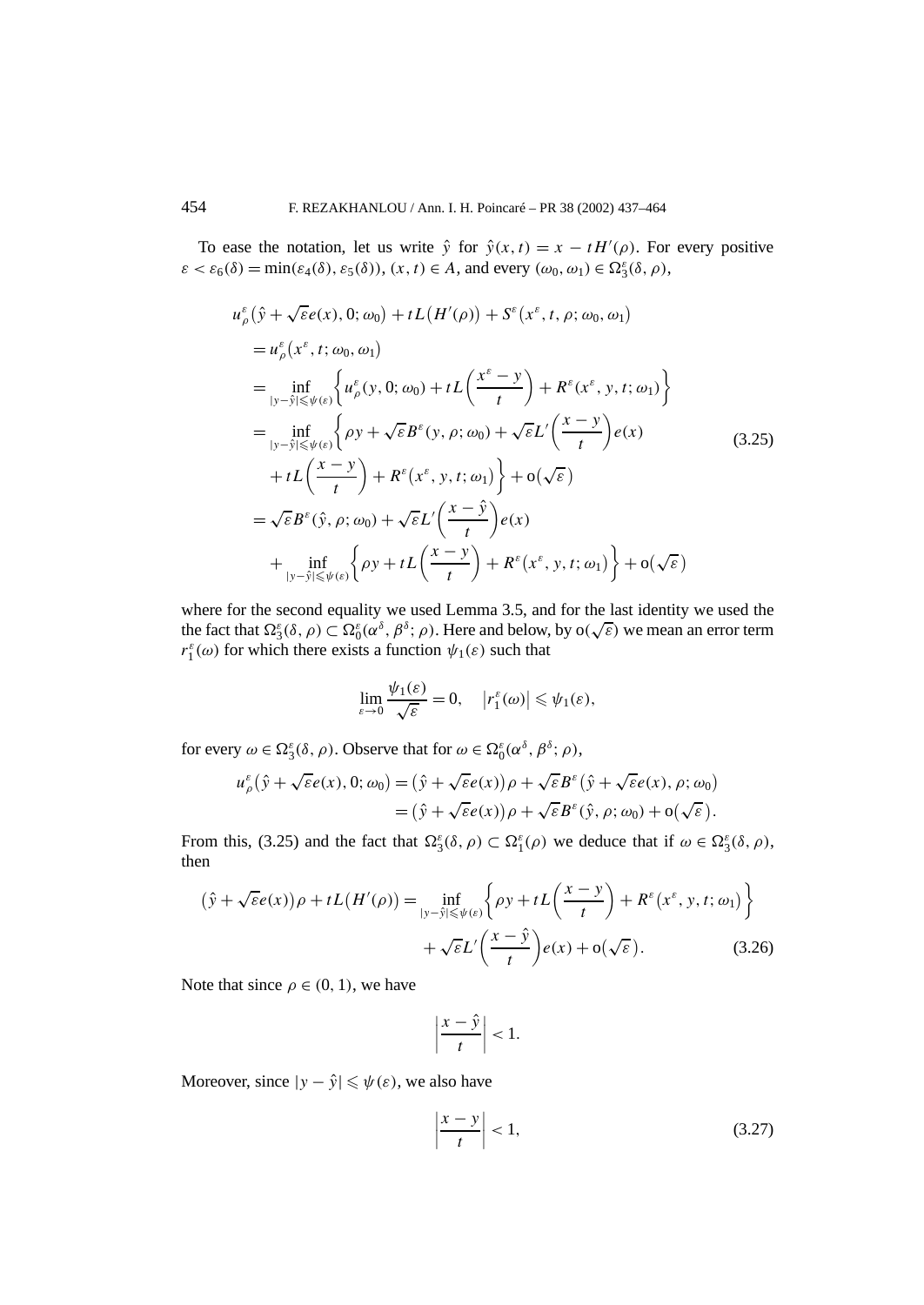provided that  $\varepsilon$  is sufficiently small. An elementary calculation yields

$$
\rho y + tL\left(\frac{x-y}{t}\right) - \rho \hat{y} - tL\left(H'(\rho)\right) = \frac{(y-\hat{y})^2}{4t}, \quad \rho = L'\left(\frac{x-\hat{y}}{t}\right). \tag{3.28}
$$

From this and (3.26) we deduce (3.2) in the case of  $\rho \in (0, 1)$ , provided that we choose

$$
\Omega^{\varepsilon}(\delta,\rho) = \big\{\omega_1\colon (\omega_0,\omega_1) \in \Omega_3^{\varepsilon}(\delta,\rho) \text{ for some } \omega_0\big\}.
$$

We now turn to the case  $\rho \in \{0, 1\}$ . We only treat the case  $\rho = 1$  because the case  $\rho = 0$  can be treated in the same way. Note that in this case

$$
u_1^{\varepsilon}(x,t) = x + \mathcal{O}(\varepsilon). \tag{3.29}
$$

Also, the set

$$
A^{\varepsilon} := \{ y \colon |y - I_1(x, t)| \leq \psi(\varepsilon) \}
$$

can be written as the union of two sets;

$$
A^{\varepsilon} = A_1 \cup A_2^{\varepsilon} := (-\infty, x - t] \cup \{y: 0 < y - \hat{y} \leq \psi(\varepsilon) \},
$$

where  $\hat{y} = x - t$ . We certainly have

$$
\inf_{y \in A_2^{\epsilon}} \left\{ u_1^{\epsilon}(y, 0; \omega_0) + tL\left(\frac{x^{\epsilon} - y}{t}\right) + R^{\epsilon}(x^{\epsilon}, y, t; \omega_1) \right\}
$$
\n
$$
= \inf_{y \in A_2^{\epsilon}} \left\{ y + tL\left(\frac{x - y}{t}\right) + \sqrt{\epsilon}L'\left(\frac{x - y}{t}\right)e(x) + R^{\epsilon}(x^{\epsilon}, y, t; \omega_1) \right\} + o(\sqrt{\epsilon})
$$
\n
$$
= \inf_{y \in A_2^{\epsilon}} \left\{ y + tL\left(\frac{x - y}{t}\right) + R^{\epsilon}(x^{\epsilon}, y, t; \omega_1) \right\} + \sqrt{\epsilon}L'\left(\frac{x - \hat{y}}{t}\right)e(x) + o(\sqrt{\epsilon})
$$
\n
$$
= \inf_{y \in A_2^{\epsilon}} \left\{ \frac{(y - \hat{y})^2}{4t} + R^{\epsilon}(x^{\epsilon}, y, t; \omega_1) \right\} + x + \sqrt{\epsilon}e(x) + o(\sqrt{\epsilon}), \tag{3.30}
$$

where for the last equality, we used  $L'(1) = 1$  and the elementary identity

$$
y + tL\left(\frac{x-y}{t}\right) = x + \frac{(y-\hat{y})^2}{4t},
$$

for  $y \in (\hat{y}, x + t)$ , which follows from the fact that  $L(q) = (q + 1)^2/4$  for  $q \in [-1, 1]$ . On the other hand,

$$
\inf_{y \in A_1} \left\{ u_1^{\varepsilon}(y, 0; \omega_0) + tL\left(\frac{x^{\varepsilon} - y}{t}\right) + R^{\varepsilon}(x^{\varepsilon}, y, t; \omega_1) \right\}
$$
\n
$$
= \inf_{y \in A_1} \left\{ y + tL\left(\frac{x^{\varepsilon} - y}{t}\right) + R^{\varepsilon}(x^{\varepsilon}, y, t; \omega_1) \right\} + O(\varepsilon)
$$
\n
$$
= x + \sqrt{\varepsilon} e(x) + \inf_{y \in A_1} R^{\varepsilon}(x^{\varepsilon}, y, t; \omega_1) + O(\varepsilon).
$$
\n(3.31)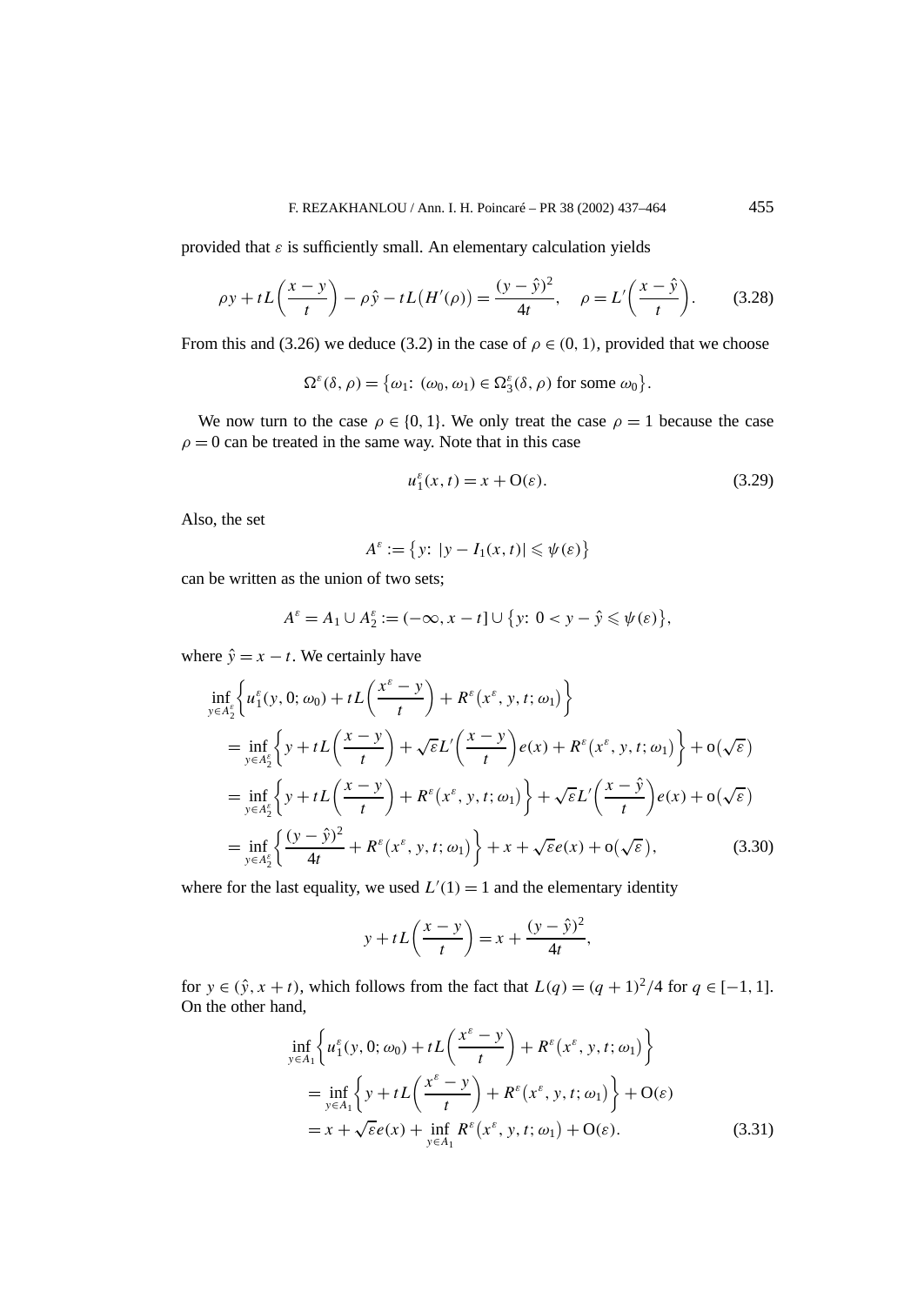This is because if  $\frac{x^{\varepsilon}-y}{t} > 1$ , then

$$
tL\left(\frac{x^{\varepsilon}-y}{t}\right)=x^{\varepsilon}-y,
$$

and if

$$
\frac{x^{\varepsilon}-y}{t}\leqslant 1, \qquad \frac{x-y}{t}\geqslant 1,
$$

then,

$$
tL\left(\frac{x^{\varepsilon}-y}{t}\right) = x^{\varepsilon} - y + O(\varepsilon).
$$

Finally observe that (3.29)–(3.31) imply

$$
x + \sqrt{\varepsilon}e(x) = u_1^{\varepsilon}(x^{\varepsilon}, t; \omega_0, \omega_1)
$$
  
\n
$$
= \inf_{y \in A^{\varepsilon}} \left\{ u_p^{\varepsilon}(y, 0; \omega_0) + tL\left(\frac{x^{\varepsilon} - y}{t}\right) + R^{\varepsilon}(x^{\varepsilon}, y, t; \omega_1) \right\}
$$
  
\n
$$
= \min \left\{ \inf_{y \in A_1} R^{\varepsilon}(x^{\varepsilon}, y, t; \omega_1), \inf_{y \in A_2^{\varepsilon}} \left[ \frac{(y - \hat{y})^2}{4t} + R^{\varepsilon}(x^{\varepsilon}, y, t; \omega_1) \right] \right\}
$$
  
\n
$$
+ x + \sqrt{\varepsilon}e(x) + o(\sqrt{\varepsilon}).
$$

This evidently implies (3.2) when  $\rho = 1$ .  $\Box$ 

### **4. Proof of Theorem 2.3**

This section is devoted to the proof of Theorem 2.3. We start with four lemmas. The first lemma is an immediate consequence of (1.18) and the translation invariance of the measure  $P_{dy}$ . Lemma 4.2 is a trivial consequence of the definition of the set  $I(x, t)$ . The proofs of Lemmas 4.1 and 4.2 are omitted.

LEMMA 4.1. – *Suppose*  $x^{\varepsilon} = x + \sqrt{\varepsilon}e$  *and*  $y^{\varepsilon} = y + \sqrt{\varepsilon}e$ *. Then for every*  $(x, t) \in$  $\mathbb{R} \times (0, \infty)$ ,

$$
w^{\varepsilon}(x^{\varepsilon}, y^{\varepsilon}, t) = tL\left(\frac{x-y}{t}\right) + O(\varepsilon^{2/3}),
$$

*in probability.*

LEMMA 4.2. – *Suppose*  $\bar{y} \in I(x, t)$  *and g is differentiable at*  $\bar{y}$ *. Then* 

$$
g'(\bar{y}) = L'\left(\frac{x-\bar{y}}{t}\right). \tag{4.1}
$$

LEMMA 4.3. – *Suppose*  $\bar{y} \in I(x, t)$  *and g is convex in the set*  $[\bar{y} - r, \bar{y} + r]$ *. Then* 

$$
g(y) - g(\bar{y}) \ge L'\left(\frac{x-\bar{y}}{t}\right)(y-\bar{y}),\tag{4.2}
$$

*for every*  $y \in [\bar{y} - r, \bar{y} + r]$ *.*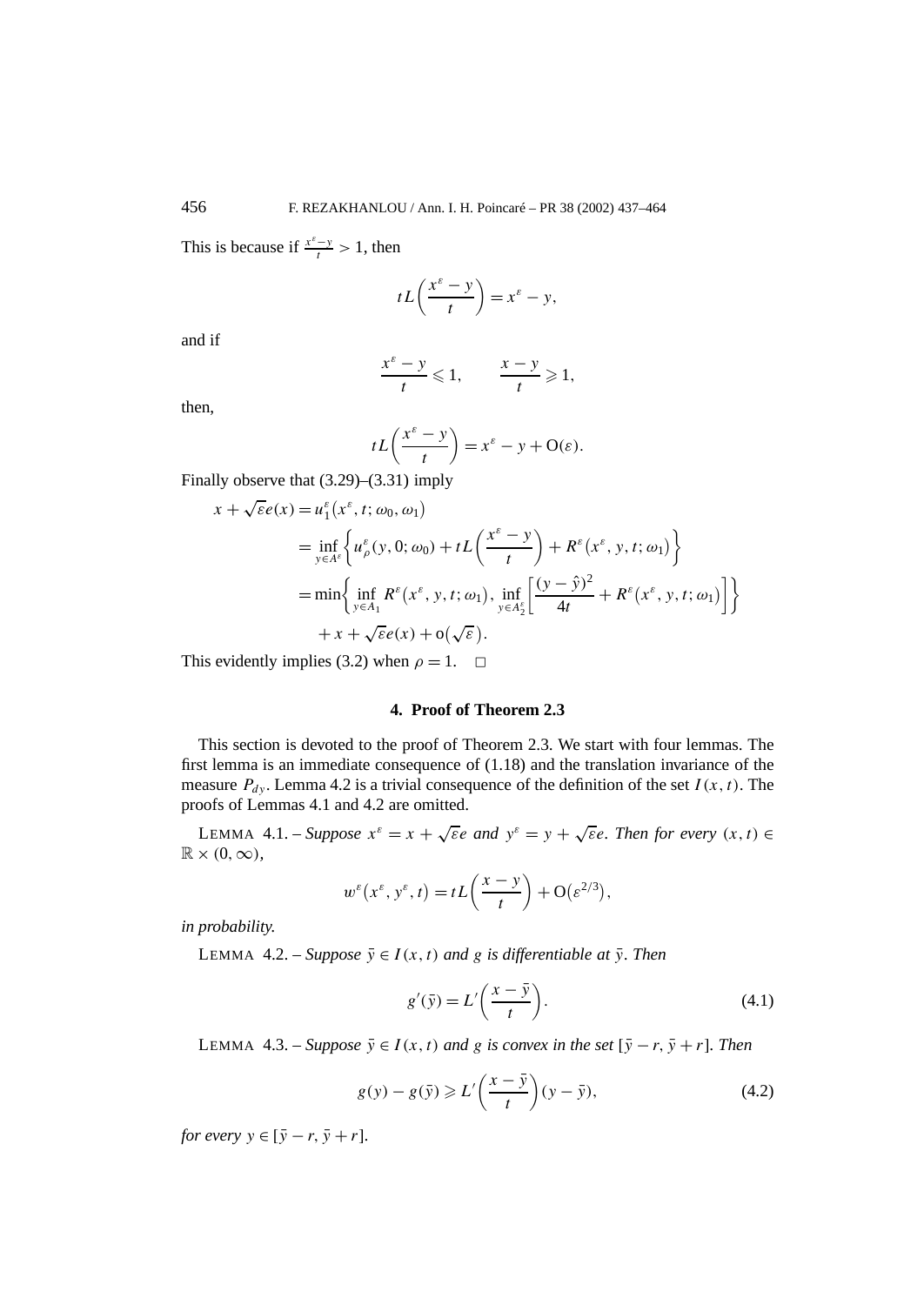*Proof.* – If  $\bar{y} \in I(x, t)$ , then the fact that  $\bar{y}$  is a minimizer implies that

$$
-L'\left(\frac{x-\bar{y}}{t}\right)+g'(\bar{y}-)\leqslant 0\leqslant -L'\left(\frac{x-\bar{y}}{t}\right)+g'(\bar{y}+).
$$

This and the convexity of *g* imply,

$$
g'(\bar{y}-) \leq L'\left(\frac{x-\bar{y}}{t}\right) \leq g'(\bar{y}+), \qquad g(y)-g(\bar{y}) \geq g'(\bar{y}\pm)(y-\bar{y}).
$$

This evidently implies  $(4.2)$ .  $\Box$ 

LEMMA 4.4.  $-F \overline{y} \in I(x, t) \cap (-\infty, x - t)$ , then  $[\overline{y}, x - t] \subseteq I(x, t)$  and  $g(y) =$  $g(\bar{y}) + v(y - \bar{y})$  *for every*  $y \in [\bar{y}, x - t]$ *. Similarly, if*  $\bar{y} \in I(x, t) \cap (x + t, \infty)$ *, then*  $[x + t, \bar{y}] \subseteq I(x, t)$  *and*  $g(y) = g(\bar{y}) + v(y - \bar{y})$  *for every*  $y \in [x + t, \bar{y}]$ *.* 

*Proof.* – We only establish the first claim because the proof of the second claim is similar. Recall  $v(z) = z^+$  and that  $L(z) = v(z)$  for every *z* with  $|z| \geq 1$ . Suppose  $\overline{y} \in I(x, t) \cap (-\infty, x - t)$  and  $y \in [\overline{y}, x - t]$ . Then

$$
g(y) + tL\left(\frac{x-y}{t}\right) = g(y) + v(x-y) \leq g(\bar{y}) + v(x-\bar{y})
$$

$$
= g(\bar{y}) + tL\left(\frac{x-\bar{y}}{t}\right),\tag{4.3}
$$

because

$$
g(y) - g(\bar{y}) \leq v(y - \bar{y}) = y - \bar{y} = (x - \bar{y}) - (x - y) = v(x - \bar{y}) - v(x - y).
$$

From (4.3) we deduce that  $y \in I(x, t)$ . This implies that in fact the inequality in (4.3) is an equality. Hence

$$
g(y) - g(\bar{y}) = v(x - \bar{y}) - v(x - y) = v(y - \bar{y}). \qquad \Box
$$

The rest of this section is devoted to the statement and the proof of Lemma 4.5 which is the main ingredient for the proof of Theorem 2.3. We omit the straightforward proof of the fact that Lemma 4.5 implies Theorem 2.3 and refer the reader to Section 5 of [13].

To this end, let us define

$$
Z^{e,\varepsilon}(x, y, t; \omega_0) = B^{\varepsilon}(y; \omega_0) + L'\left(\frac{x-y}{t}\right) e(x),
$$
  

$$
Z^{e,\varepsilon}(x, t; \omega_0) = \inf_{\bar{y} \in I(x, t)} Z^{e,\varepsilon}(x, \bar{y}, t; \omega_0).
$$

LEMMA 4.5. – Let A be a finite subset of  $G_4$ . For every  $\varepsilon$ ,  $\delta$ ,  $\eta > 0$ , there exists a set  $\overline{\Omega}^{\varepsilon}(\delta, \eta) = \overline{\Omega}^{\varepsilon}(\delta, \eta; A) \subset \Omega$  *such that* 

$$
P^{\varepsilon}\big(\Omega-\bar{\Omega}^{\varepsilon}(\delta,\eta)\big)<7\delta,
$$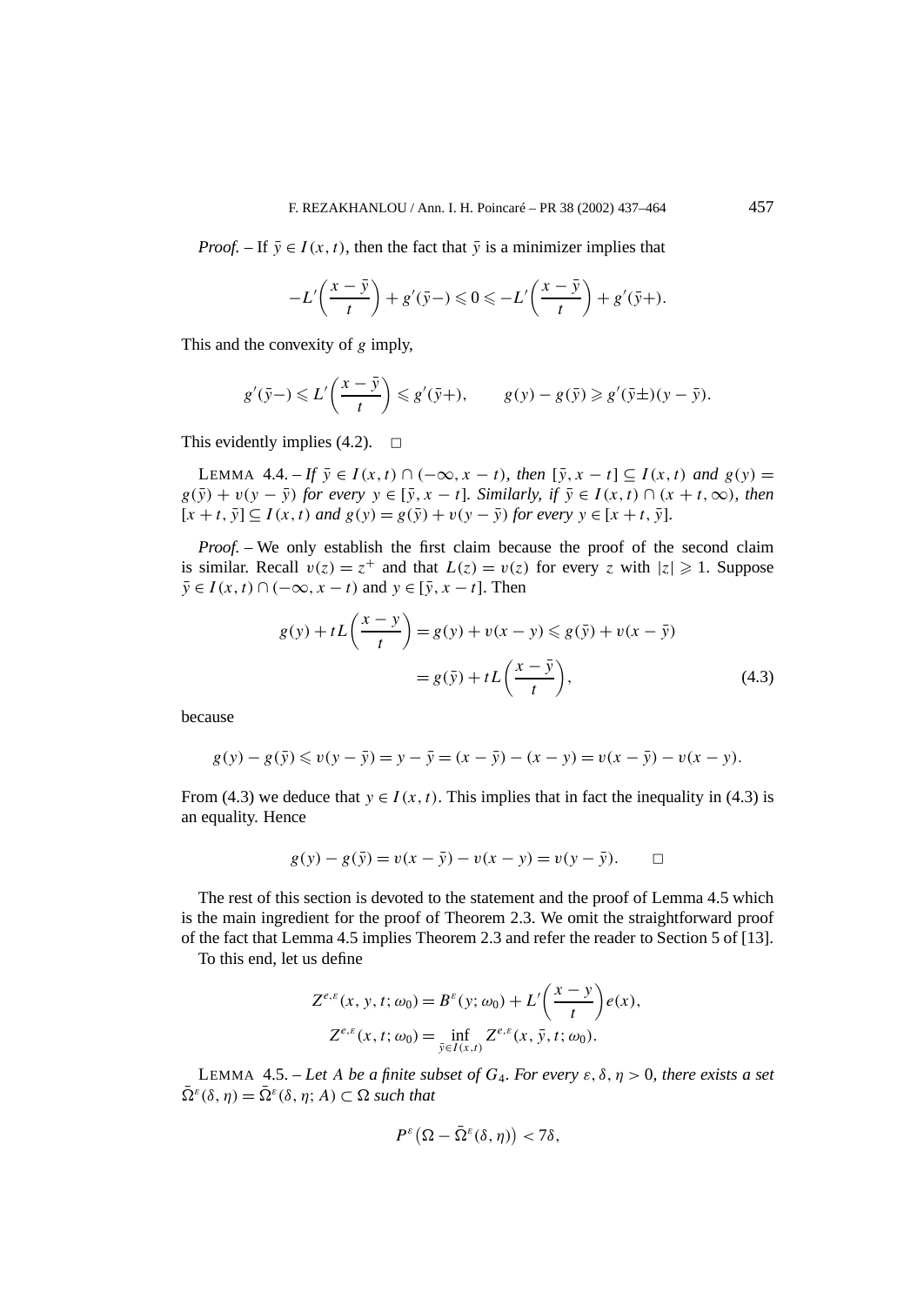*and*

$$
\limsup_{\varepsilon \to 0} \sup_{(x,t) \in A} \sup_{\omega \in \bar{\Omega}^{\varepsilon}(\delta)} \varepsilon^{-1/2} |u^{\varepsilon}(x^{\varepsilon}, t; \omega) - \bar{u}(x, t) - \sqrt{\varepsilon} Z^{\varepsilon, \varepsilon}(x, t; \omega_0)| \leq \eta. \tag{4.4}
$$

*Proof.* – Given  $\delta > 0$ , let  $\Omega^{\varepsilon}(\delta)$  and  $\psi_{\delta}$  be as in Lemma 3.5. Recall

$$
P^{\varepsilon}\big(\Omega^{\varepsilon}(\delta)\big) \geqslant 1 - 3\delta, \quad \Omega^{\varepsilon}(\delta) \subset \Omega^{\varepsilon}_0(\alpha^{\delta}, \beta^{\delta}), \tag{4.5}
$$

and  $\lim_{\theta \to 0} \psi_{\delta}(\theta) = 0$ . For every function  $\psi$  with  $\lim_{\theta \to 0} \psi(\theta) = 0$ ,  $\psi \ge \psi_{\delta}$ , and every  $(\omega_0, \omega_1) \in \Omega^{\varepsilon}(\delta),$ 

$$
u^{\varepsilon}(x^{\varepsilon},t;\omega_{0},\omega)
$$
\n
$$
= \inf_{|y-I(x,t)|\leq \psi(\varepsilon)} \{u^{\varepsilon}(y,0;\omega_{0}) + w^{\varepsilon}(x^{\varepsilon},y,t;\omega_{1})\}
$$
\n
$$
= \inf_{|y-I(x,t)|\leq \psi(\varepsilon)} \{g(y) + \sqrt{\varepsilon}B^{\varepsilon}(y;\omega_{0}) + w^{\varepsilon}(x^{\varepsilon},y,t;\omega_{1})\}
$$
\n
$$
= \inf_{\bar{y}\in I(x,t)} \inf_{|y-\bar{y}|\leq \psi(\varepsilon)} \{g(y) + \sqrt{\varepsilon}B^{\varepsilon}(y;\omega_{0}) + w^{\varepsilon}(x^{\varepsilon},y,t;\omega_{1})\}
$$
\n
$$
= \inf_{\bar{y}\in I(x,t)} \{ \sqrt{\varepsilon}B^{\varepsilon}(\bar{y};\omega_{0}) + \inf_{|y-\bar{y}|\leq \psi(\varepsilon)} [g(y) + w^{\varepsilon}(x^{\varepsilon},y,t;\omega_{1})] \} + o(\sqrt{\varepsilon})
$$
\n
$$
= \inf_{\bar{y}\in I(x,t)} \{ \sqrt{\varepsilon}B^{\varepsilon}(\bar{y};\omega_{0}) + \inf_{|y-\bar{y}|\leq \psi(\varepsilon)} [g(y) + tL\left(\frac{x^{\varepsilon}-y}{t}\right) - \bar{u}(x,t) + R^{\varepsilon}(x^{\varepsilon},y,t;\omega_{1})] \} + \bar{u}(x,t) + o(\sqrt{\varepsilon})
$$
\n
$$
= \inf_{\bar{y}\in I(x,t)} \{ \sqrt{\varepsilon}B^{\varepsilon}(\bar{y};\omega_{0}) + \inf_{|y-\bar{y}|\leq \psi(\varepsilon)} [g(y) + tL\left(\frac{x-y}{t}\right) - \bar{u}(x,t) + \sqrt{\varepsilon}L'(\frac{x-\bar{y}}{t})e(x) + R^{\varepsilon}(x^{\varepsilon},y,t;\omega_{1})] + \bar{u}(x,t) \} + o(\sqrt{\varepsilon}). \qquad (4.6)
$$

Let us write  $M_{\varepsilon}(\bar{y}; \omega)$  for the expression inside the curely brackets in the last line of (4.6) and set

$$
\hat{M}_{\varepsilon}(\omega) = \inf_{\bar{y} \in \hat{I}(x,t)} M_{\varepsilon}(\bar{y}; \omega), \qquad \tilde{M}_{\varepsilon}^{\pm}(\omega) = \inf_{\bar{y} \in \tilde{I}^{\pm}(x,t)} M_{\varepsilon}(\bar{y}; \omega),
$$
  

$$
M_{\varepsilon}^{\pm}(\omega) = \inf_{\bar{y} \in I^{\pm}(x,t)} M_{\varepsilon}(\bar{y}; \omega),
$$

where

$$
\hat{I}(x,t) = I(x,t) \cap (x-t, x+t), \qquad \tilde{I}^{\pm}(x,t) = I(x,t) \cap \{x \pm t\},
$$
  

$$
I^-(x,t) = I(x,t) \cap (-\infty, x-t), \qquad I^+(x,t) = I(x,t) \cap (x+t, \infty).
$$

Now (4.6) can be written as

$$
u^{\varepsilon}(x^{\varepsilon}, t; \omega) = \min\{\hat{M}_{\varepsilon}(\omega), M_{\varepsilon}^-(\omega), M_{\varepsilon}^+(\omega), \tilde{M}_{\varepsilon}^-(\omega), \tilde{M}_{\varepsilon}^+(\omega)\} + o(\sqrt{\varepsilon}).
$$
 (4.7)

On the other hand, if  $\bar{y} \in I(x, t)$ ,  $-t \leq x - y \leq t$ ,  $-t \leq x - \bar{y} \leq t$ , and *y* is sufficiently close to  $\bar{v}$ , then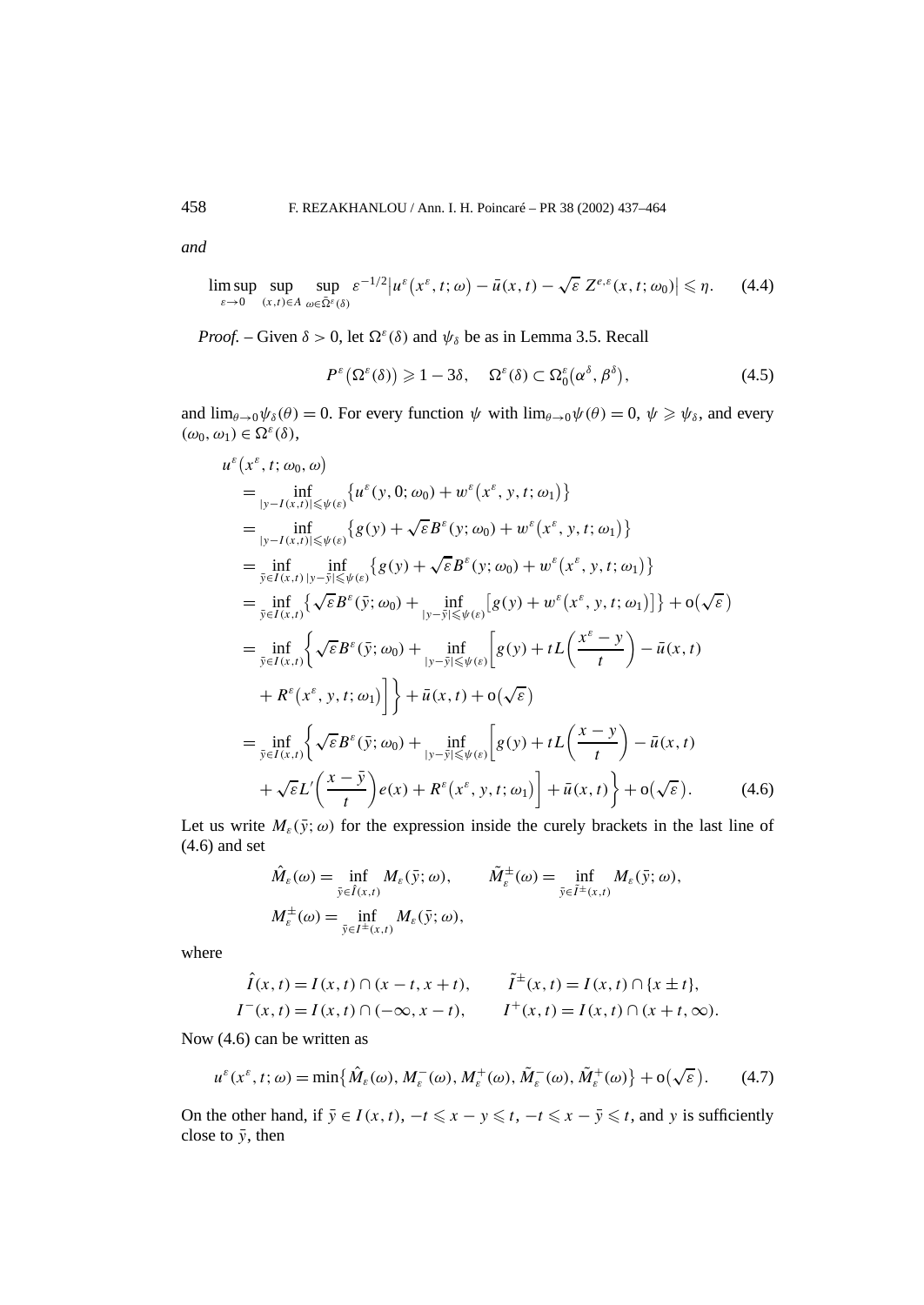F. REZAKHANLOU / Ann. I. H. Poincaré – PR 38 (2002) 437–464 459

$$
g(y) + tL\left(\frac{x-y}{t}\right) - \bar{u}(x,t) = g(y) + tL\left(\frac{x-y}{t}\right) - g(\bar{y}) - tL\left(\frac{x-\bar{y}}{t}\right)
$$

$$
= g(y) - g(\bar{y}) - L'\left(\frac{x-\bar{y}}{t}\right)(y-\bar{y}) + \frac{(y-\bar{y})^2}{4t}
$$

$$
\geq \frac{(y-\bar{y})^2}{4t},\tag{4.8}
$$

where for the last inequality, we used Lemma 4.3. For every  $\bar{y} \in \hat{I}(x, t)$ , set  $\hat{\Omega}^{\varepsilon}(\delta, \bar{y}) :=$  $\Omega^{\varepsilon}(\delta/r, \rho(\bar{y}))$ , where  $\rho(\bar{y})$  is the unique number  $\rho \in (0, 1)$  that satisfies  $x - tH'(\rho) = \bar{y}$ , the number *r* is the cardinality of the set  $\hat{I}(x, t)$ , and the set  $\Omega^{\varepsilon}(\cdot, \cdot)$  is as in Lemma 3.1. We then set

$$
\hat{\Omega}^{\varepsilon}(\delta) = \bigcap_{\bar{y}\in \hat{I}(x,t)} \hat{\Omega}^{\varepsilon}(\delta, \bar{y}) \cap \Omega^{\varepsilon}(\delta).
$$

From Lemma 3.1 and (4.5) we deduce

$$
P^{\varepsilon}(\hat{\Omega}^{\varepsilon}(\delta)) \geq 1 - 4\delta. \tag{4.9}
$$

Let us assume

$$
\psi \ge \max_{\bar{y}\in \hat{I}(x,t)} \psi^{\rho(\bar{y})}_{\delta}.
$$
\n(4.10)

From (4.8) we deduce that for  $\omega \in \hat{\Omega}^{\varepsilon}(\delta)$ ,

$$
M^{\varepsilon}(\omega) \ge \inf_{\bar{y} \in \hat{I}(x,t)} \left\{ \sqrt{\varepsilon} B^{\varepsilon}(\bar{y}; \omega_0) + \sqrt{\varepsilon} L' \left( \frac{x - \bar{y}}{t} \right) e(x) \right. \\ \left. + \inf_{|y - \bar{y}| \le \psi(\varepsilon)} Y^{\varepsilon}(x, y, \bar{y}, t; \omega_1) \right\} + \bar{u}(x, t) + o(\sqrt{\varepsilon})
$$

$$
= \bar{u}(x, t) + \sqrt{\varepsilon} \inf_{\bar{y} \in \hat{I}(x,t)} \left\{ B^{\varepsilon}(\bar{y}; \omega_0) + L' \left( \frac{x - \bar{y}}{t} \right) e(x) \right\} + o(\sqrt{\varepsilon}), \tag{4.11}
$$

where for the equality we used (4.10) and Lemma 3.1.

We now turn to the term  $\tilde{M}_{\varepsilon}^{\pm}$ . If the set  $\tilde{I}^{\pm}(x, t)$  is not empty, we have  $I^{\pm}(x, t) = {\bar{y}_{\pm}}$ for  $\bar{y}_+ = x \pm t$ . We claim

$$
\tilde{M}_{\varepsilon}^{-}(\omega) \geq \sqrt{\varepsilon} B^{\varepsilon}(\bar{y}_{-}; \omega_{0}) + \sqrt{\varepsilon} L' \left( \frac{x - \bar{y}_{-}}{t} \right) e(x)
$$
\n
$$
+ \inf_{|y - \bar{y}_{-}| \leq \psi(\varepsilon)} Y^{\varepsilon}(x, y, \bar{y}_{-}, t; \omega_{1}) + \bar{u}(x, t) + o(\sqrt{\varepsilon})
$$
\n
$$
\geq \sqrt{\varepsilon} B^{\varepsilon}(\bar{y}_{-}; \omega_{0}) + \sqrt{\varepsilon} L' \left( \frac{x - \bar{y}_{-}}{t} \right) e(x)
$$
\n
$$
+ \inf_{|y - I_{1}(x, t)| \leq \psi(\varepsilon)} Y^{\varepsilon}(x, y, \bar{y}_{-}, t; \omega_{1}) + \bar{u}(x, t) + o(\sqrt{\varepsilon}). \tag{4.12}
$$

The second inequality is obvious because  $\bar{y}_- \in I_1(x, t) = (\infty, x - t]$ , and for the first inequality in (4.12), we simply apply (4.8) with  $\bar{y} = \bar{y}_-$  when

$$
\left|\frac{x-y}{t}\right| \leqslant 1,\tag{4.13}
$$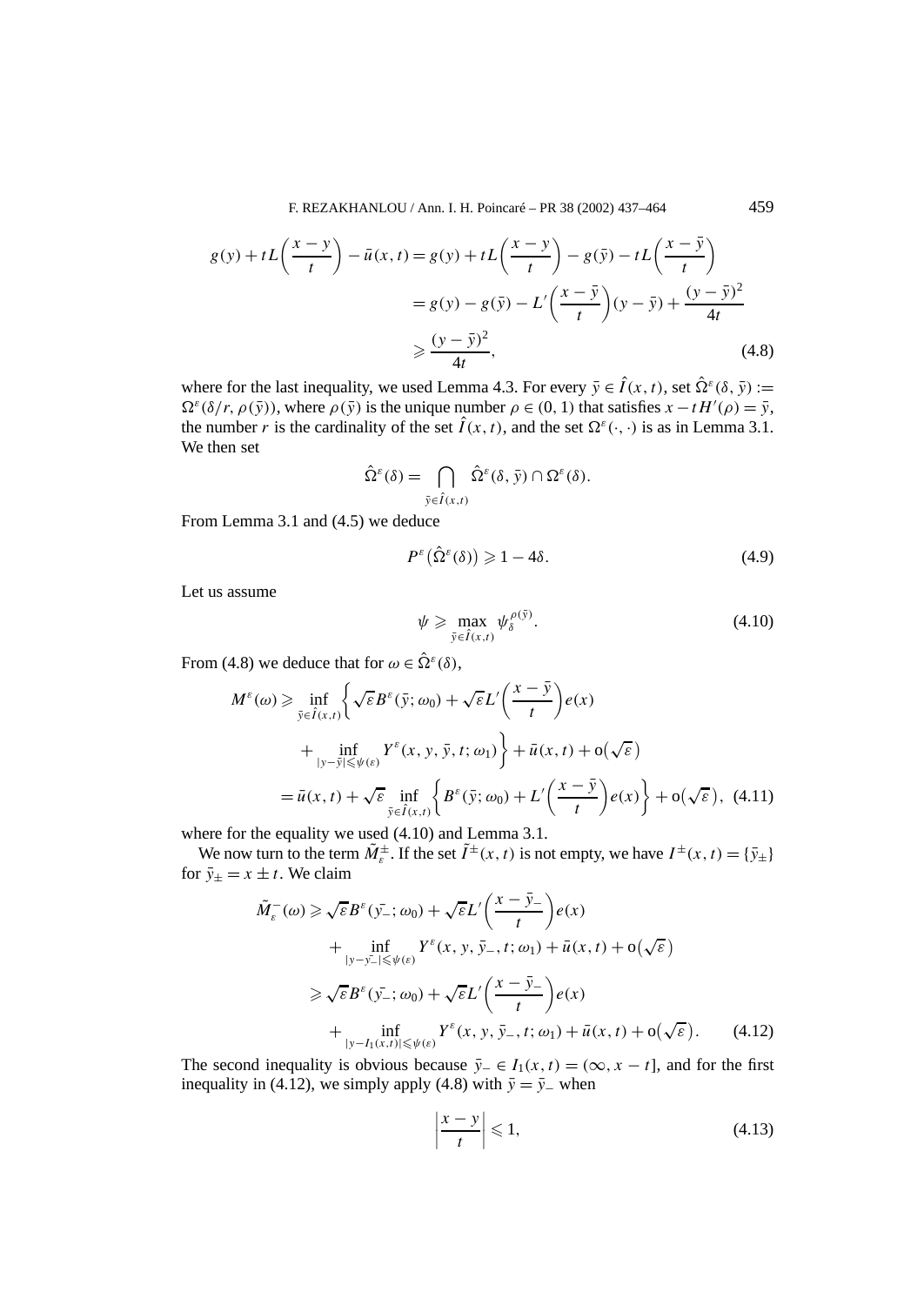and use

$$
g(y) + tL\left(\frac{x-y}{t}\right) - \bar{u}(x,t) \ge 0,
$$
\n(4.14)

when

$$
\left|\frac{x-y}{t}\right| > 1.\tag{4.15}
$$

From (4.12) and Lemma 3.1 we deduce

$$
\tilde{M}_{\varepsilon}(\omega) \geq \bar{u}(x,t) + \sqrt{\varepsilon} \left\{ B^{\varepsilon}(\bar{y}_{-};\omega_0) + L'\left(\frac{x-\bar{y}_{-}}{t}\right) e(x) \right\} + o(\sqrt{\varepsilon}), \tag{4.16}
$$

provided that  $\omega \in \Omega^{\varepsilon}(\delta) \cap \Omega^{\varepsilon}(\delta, 1)$  and  $\psi \geq \psi_{\delta}^1$ . In the same way we show that if  $\omega \in \Omega^{\varepsilon}(\delta) \cap \Omega^{\varepsilon}(\delta, 0)$  and  $\psi \geqslant \psi_{\delta}^{0}$ , then

$$
\tilde{M}_{\varepsilon}^+(\omega) \ge \bar{u}(x,t) + \sqrt{\varepsilon} \bigg\{ B^{\varepsilon}(\bar{y_+}; \omega_0) + L' \bigg( \frac{x - \bar{y}_+}{t} \bigg) e(x) \bigg\} + o(\sqrt{\varepsilon}). \tag{4.17}
$$

We now turn to the terms  $M_{\varepsilon}^{\pm}$ . The numbers  $\bar{y}_{\pm} = x \pm t$  are defined as before. Again we use (4.8) with  $\bar{y} = \bar{y}$  when (4.13) holds and apply (4.14) when (4.15) holds. We obtain

$$
M_{\varepsilon}^{-}(\omega) \geq \inf_{\bar{y}\in I^{-}(x,t)} \left\{ \sqrt{\varepsilon} B^{\varepsilon}(\bar{y};\omega_{0}) + \sqrt{\varepsilon} L' \left( \frac{x-\bar{y}}{t} \right) e(x) \right. \\ \left. + \inf_{|y-\bar{y}| \leq \psi(\varepsilon)} Y^{\varepsilon}(x,y,\bar{y}_-,t;\omega_{1}) \right\} + \bar{u}(x,t) + o(\sqrt{\varepsilon})
$$
  

$$
\geq \inf_{\bar{y}\in I^{-}(x,t)} \left\{ \sqrt{\varepsilon} B^{\varepsilon}(\bar{y};\omega_{0}) + \sqrt{\varepsilon} L' \left( \frac{x-\bar{y}}{t} \right) e(x) \right\} + \inf_{|y-I_{1}(x,t)| \leq \psi(\varepsilon)} Y^{\varepsilon}(x,y,\bar{y}_-,t;\omega_{1}) + \bar{u}(x,t) + o(\sqrt{\varepsilon})
$$
  

$$
= \bar{u}(x,t) + \sqrt{\varepsilon} \inf_{\bar{y}\in I^{-}(x,t)} \left\{ B^{\varepsilon}(\bar{y};\omega_{0}) + L' \left( \frac{x-\bar{y}}{t} \right) e(x) \right\} + o(\sqrt{\varepsilon}), \quad (4.18)
$$

where for the second inequality we used  $I^-(x, t) \subseteq I_1(x, t)$  and for the last equality we used Lemma 3.1. The term  $M_{\varepsilon}^+$  can be treated likewise.

Set  $\tilde{\Omega}^{\varepsilon}(\delta) = \hat{\Omega}^{\varepsilon}(\delta) \cap \Omega^{\varepsilon}(\delta, 1) \cap \Omega^{\varepsilon}(\delta, 0)$ . Evidently (4.9) implies

$$
P^{\varepsilon}\big(\tilde{\Omega}^{\varepsilon}(\delta)\big) \geqslant 1 - 6\delta. \tag{4.19}
$$

Additional to (4.10), we assume

$$
\psi \geqslant \max(\psi_\delta^0, \psi_\delta^1).
$$

From (4.7), (4.11) and (4.16)–(4.18) we deduce that if  $\omega = (\omega_0, \omega_1) \in \Omega^{\varepsilon}(\delta)$ , then

$$
u^{\varepsilon}\big(x^{\varepsilon}, t; \omega\big) \geqslant \bar{u}(x, t) + \sqrt{\varepsilon} Z^{e, \varepsilon}(x, t; \omega) + o\big(\sqrt{\varepsilon}\big). \tag{4.20}
$$

If  $\bar{y} \in I(x, t)$  and  $\bar{y}^{\varepsilon} = \bar{y} + \sqrt{\varepsilon}e(x)$ , then by (1.6) and Lemma 4.1,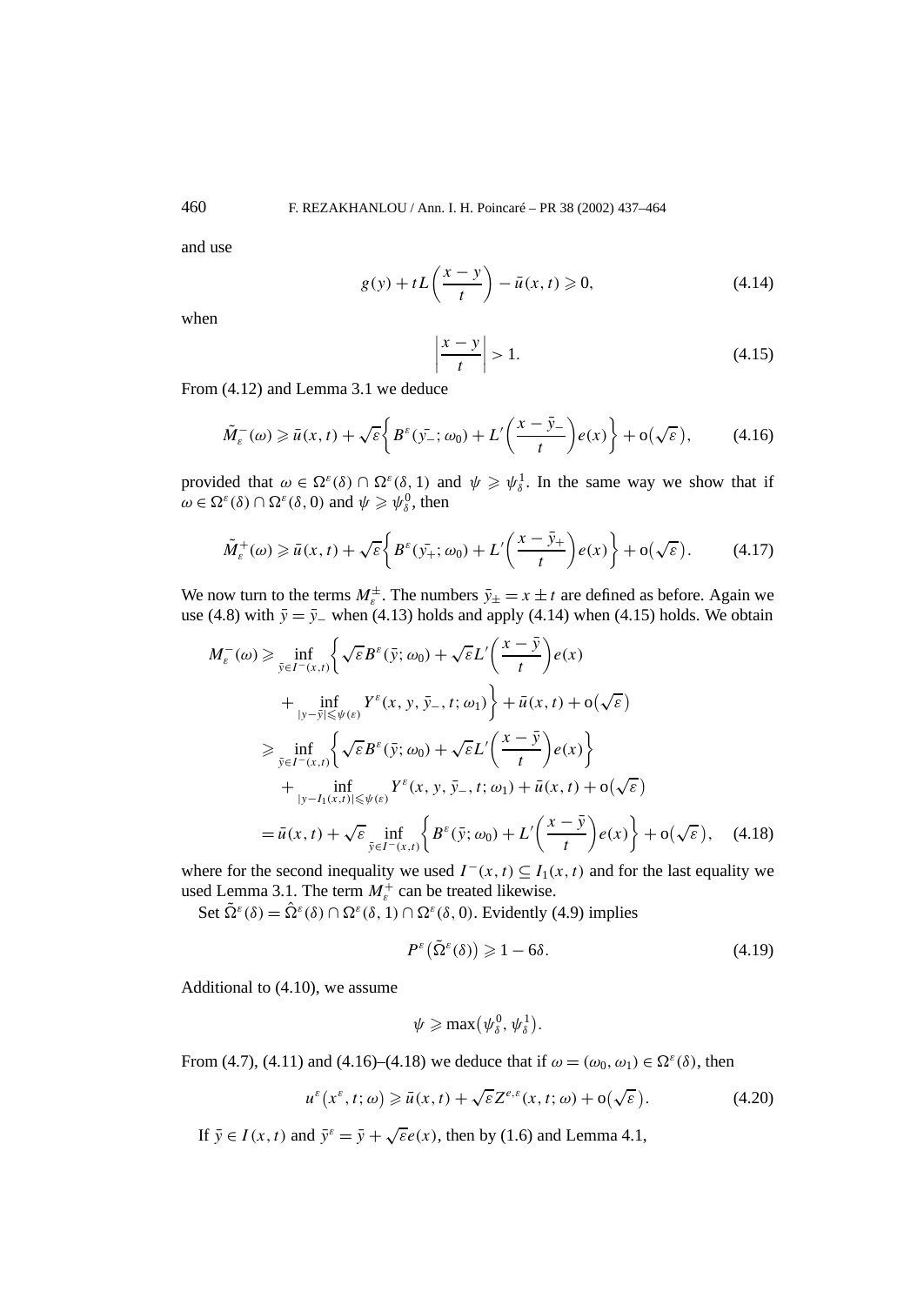F. REZAKHANLOU / Ann. I. H. Poincaré – PR 38 (2002) 437–464 461

$$
u^{\varepsilon}\left(x^{\varepsilon}, t; \omega_0, \omega_1\right) \leq u^{\varepsilon}\left(\bar{y}^{\varepsilon}, 0; \omega_0\right) + w^{\varepsilon}\left(x^{\varepsilon}, \bar{y}^{\varepsilon}, t; \omega_1\right)
$$
  
= 
$$
u^{\varepsilon}\left(\bar{y}^{\varepsilon}, 0; \omega_0\right) + tL\left(\frac{x-\bar{y}}{t}\right) + O(\varepsilon^{2/3}),
$$

in probability. Define

$$
\Omega_0^{\varepsilon}(\bar{y}) = \left\{\omega: \left| w^{\varepsilon}\big(x^{\varepsilon}, \bar{y}^{\varepsilon}, t; \omega_1\big) - tL\big(\frac{x-\bar{y}}{t}\big) \right| \leqslant \varepsilon^{7/12} \right\}.
$$

Choose a finite set

$$
J(x,t) := \bar{y}_1, \bar{y}_2, \ldots, \bar{y}_s \} \subseteq I(x,t)
$$

such that for every  $\omega \in \Omega_0^{\varepsilon}(\alpha^{\delta}, \beta^{\delta}),$ 

$$
\Big|\inf_{\bar{y}\in I(x,t)} Z^{e,\varepsilon}(x,\bar{y},t;\omega_0)-\inf_{\bar{y}\in J(x,t)} Z^{e,\varepsilon}(x,\bar{y},t;\omega_0)\Big|\leqslant \eta.
$$

Note that the set *J* depends on  $\delta$ ,  $\eta$  and can be chosen to be independent of  $\varepsilon$ . In fact we may choose the set *J* in such a way that every  $\bar{y} \in I(x, t)$  satisfies  $|\bar{y} - J(x, t)| \le \tau$ . First choose *r* large enought so that  $I(x, t) \subseteq [-r, r]$ . Then use (4.5) and choose  $\tau$ small enough so that  $\alpha_r(\tau) + c_0\tau \leq \eta$  where  $c_0$  is a bound on the Lipschitz constant of  $L'(\frac{x-y}{t})e(x)$  as a function of *y*. We then set

$$
\bar{\Omega}_{0}^{\varepsilon}(\delta, \eta) = \bigcap_{(x,t) \in A} \bigcap_{\bar{y} \in J(x,t)} \Omega_{0}^{\varepsilon}(\bar{y}),
$$
  

$$
\bar{\Omega}^{\varepsilon}(\delta, \eta) = \tilde{\Omega}^{\varepsilon}(\delta) \cap \bar{\Omega}_{0}^{\varepsilon}(\delta, \eta).
$$

From Lemma 4.1 and (4.19) we know that

$$
P^{\varepsilon}\big(\hat{\Omega}^{\varepsilon}(\delta,\eta)\big) \geqslant 1-7\delta,
$$

for sufficiently small  $\varepsilon$ . For  $\omega \in \overline{\Omega}^{\varepsilon}(\delta, \eta)$  and  $\overline{y} \in J(x, t)$ ,

$$
u^{\varepsilon}(x^{\varepsilon}, t; \omega_{0}, \omega)
$$
  
\n
$$
\leq g(\bar{y}^{\varepsilon}) + tL\left(\frac{x-\bar{y}}{t}\right) + \sqrt{\varepsilon}B^{\varepsilon}(\bar{y}^{\varepsilon}; \omega_{0}) + \varepsilon^{7/12}
$$
  
\n
$$
= g(\bar{y}^{\varepsilon}) + tL\left(\frac{x-\bar{y}}{t}\right) + \sqrt{\varepsilon}B^{\varepsilon}(\bar{y}; \omega_{0}) + o(\sqrt{\varepsilon})
$$
  
\n
$$
= g(\bar{y}) + \sqrt{\varepsilon}g'(\bar{y})e(x) + tL\left(\frac{x-\bar{y}}{t}\right) + \sqrt{\varepsilon}B^{\varepsilon}(\bar{y}; \omega_{0}) + o(\sqrt{\varepsilon})
$$
  
\n
$$
= g(\bar{y}) + \sqrt{\varepsilon}L'\left(\frac{x-\bar{y}}{t}\right)e(x) + tL\left(\frac{x-\bar{y}}{t}\right) + \sqrt{\varepsilon}B^{\varepsilon}(\bar{y}; \omega_{0}) + o(\sqrt{\varepsilon})
$$
  
\n
$$
= \bar{u}(x, t) + \sqrt{\varepsilon}Z^{\varepsilon, \varepsilon}(x, \bar{y}, t; \omega_{0}) + o(\sqrt{\varepsilon}),
$$

where for the third equality we used Lemma 4.2. As a result,

$$
u^{\varepsilon}\big(x^{\varepsilon}, t; \omega_{0}, \omega_{1}\big) \leq \bar{u}(x, t) + \sqrt{\varepsilon} \inf_{\bar{y} \in J(x, t)} Z^{\varepsilon, \varepsilon}\big(x, \bar{y}, t; \omega_{0}\big) + o\big(\sqrt{\varepsilon}\big)
$$
  
 
$$
\leq \bar{u}(x, t) + \sqrt{\varepsilon} \inf_{\bar{y} \in I(x, t)} Z^{\varepsilon, \varepsilon}\big(x, \bar{y}, t; \omega_{0}\big) + \eta \sqrt{\varepsilon} + o\big(\sqrt{\varepsilon}\big). \tag{4.21}
$$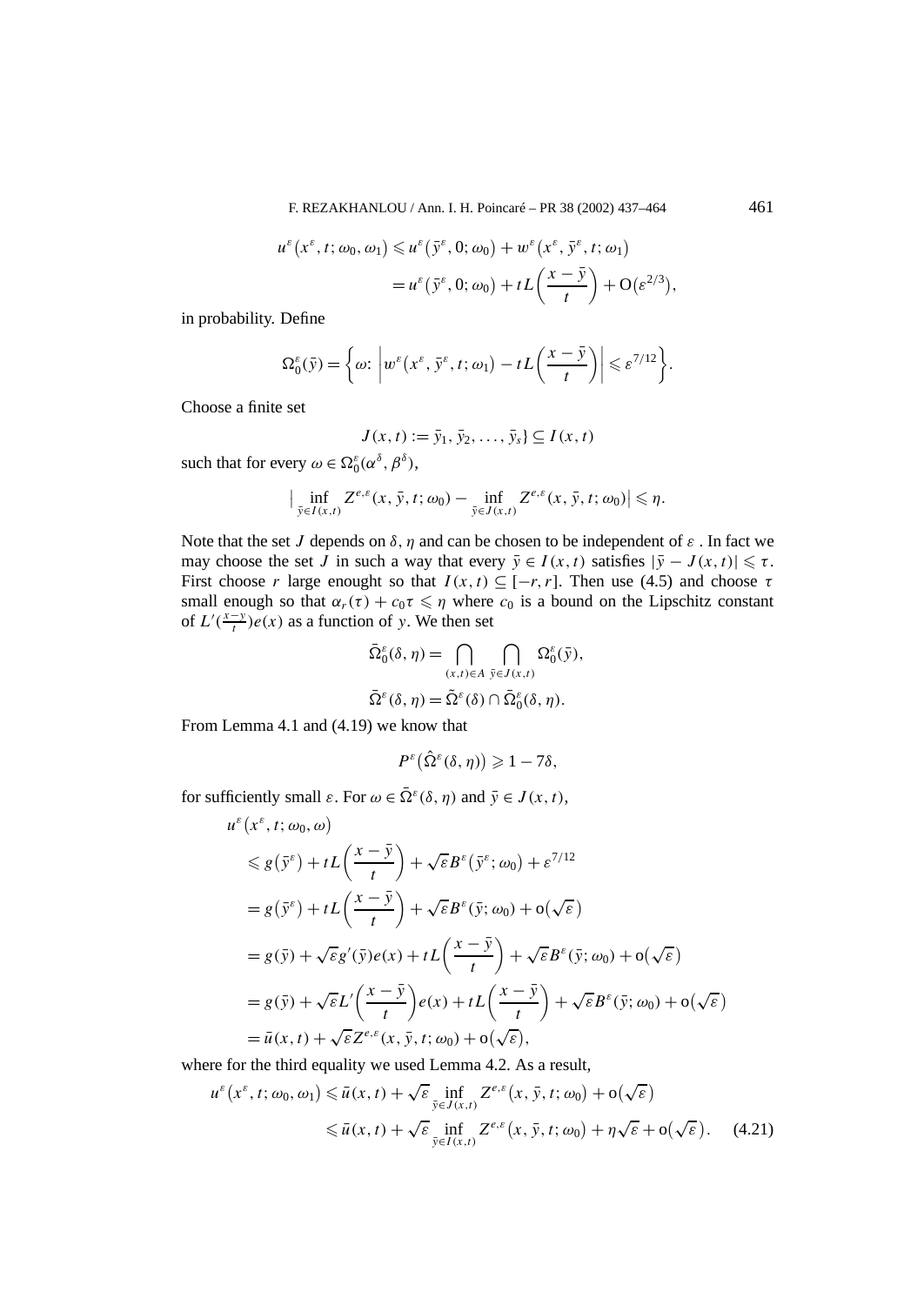This and (4.20) complete the proof of (4.4).  $\Box$ 

*Remark* 4.6. – Note that for the proof of (4.20), we only need to assume  $A \subset G_1$ . It is only for (4.21) that we need the differentiability of *g* at the points  $\bar{y}$  in  $I(x, t)$ .

#### **5. Proof of Theorem 2.4**

The main ingredient for the proof of Theorem 2.4 is Lemma 5.1. Once we have this lemma, we can repeat the proof of Theorem 2.5 of [11] to conclude Theorem 2.4.

Write  $I_{\ell}^{\varepsilon}(x, t, \omega)$  for  $I^{\varepsilon}(x, t, \omega) \cap [-\ell, \ell].$ 

LEMMA 5.1. – Let  $\overline{\Omega}^{\varepsilon}(\delta, \eta)$  be as in Lemma 4.5 and assume that A is a finite subset *of*  $G_5$ *. For every positive*  $\ell$ *,* 

lim sup *ε*→0 sup *(x,t )*∈*A* sup  $ω ∈ \bar{Ω}^ε(δ,η)$ sup  $z \in I_{\ell}^{\varepsilon}$  ( $x^{\varepsilon}$ ,*t*,ω)  $\left| Z^{e,\varepsilon}(x, z, t; \omega_0) - \inf_{\bar{y} \in I(x,t)} Z^{e,\varepsilon}(x, \bar{y}, t; \omega_0) \right| \leq \eta.$ 

*Proof.* – Let  $z \in I_{\ell}^{\varepsilon}$  ( $x^{\varepsilon}$ ,  $t$ ,  $\omega$ ) and  $\omega = (\omega_0, \omega_1) \in \overline{\Omega}^{\varepsilon}$  ( $\delta$ ,  $\eta$ ). Let  $\psi$  be any function with  $\lim_{\theta \to 0} \psi(\theta) = 0$ . We certainly have,

$$
u^{\varepsilon}\left(x^{\varepsilon}, t; \omega_{0}, \omega_{1}\right)
$$
\n
$$
= \inf_{|y-z| \leq \psi(\varepsilon)} \left\{ u^{\varepsilon}(y, 0; \omega_{0}) + w^{\varepsilon}\left(x^{\varepsilon}, y, t; \omega_{1}\right) \right\}
$$
\n
$$
= \inf_{|y-z| \leq \psi(\varepsilon)} \left\{ g(y) + \sqrt{\varepsilon} B^{\varepsilon}(y; \omega_{0}) + tL\left(\frac{x^{\varepsilon}-y}{t}\right) + R^{\varepsilon}\left(x^{\varepsilon}, y, t; \omega_{1}\right) \right\}
$$
\n
$$
= \inf_{|y-z| \leq \psi(\varepsilon)} \left\{ g(y) + tL\left(\frac{x-y}{t}\right) + R^{\varepsilon}\left(x^{\varepsilon}, y, t; \omega_{1}\right) \right\}
$$
\n
$$
+ \sqrt{\varepsilon} L'\left(\frac{x-z}{t}\right) e(x) + \sqrt{\varepsilon} B^{\varepsilon}(z; \omega_{0}) + o(\sqrt{\varepsilon}). \tag{5.1}
$$

Let us write  $\bar{y}(z)$  for the closest point in the set  $I(x, t)$  to the point z. As in (4.8) we can write,

$$
g(y) + tL\left(\frac{x-y}{t}\right) - \bar{u}(x,t)
$$
  
\n
$$
= g(y) + tL\left(\frac{x-y}{t}\right) - g(\bar{y}(z)) - tL\left(\frac{x-\bar{y}(z)}{t}\right)
$$
  
\n
$$
= g(y) - g(\bar{y}(z)) - L'\left(\frac{x-\bar{y}(z)}{t}\right)(y-\bar{y}(z)) + \frac{(y-\bar{y}(z))^2}{4t}
$$
  
\n
$$
\geq \frac{(y-\bar{y}(z))^2}{4t},
$$
\n(5.2)

provided that

$$
\left|\frac{x-y}{t}\right| \leqslant 1.
$$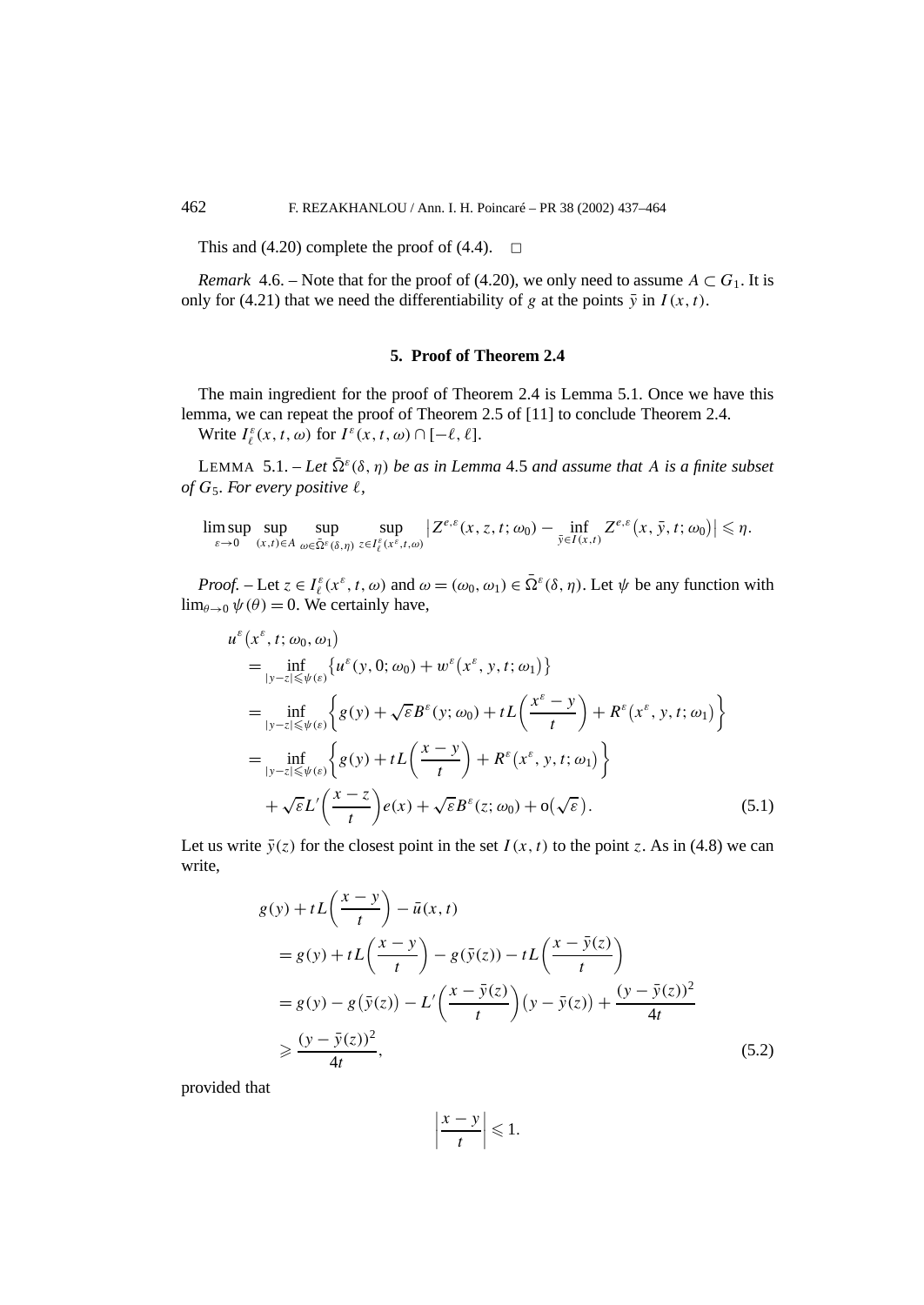Otherwise we use

$$
g(y) + tL\left(\frac{x-y}{t}\right) - \bar{u}(x,t) \geqslant 0.
$$

From this,  $(5.2)$  and  $(5.1)$  we deduce,

$$
u^{\varepsilon}(x^{\varepsilon}, t; \omega_0, \omega_1) \ge \bar{u}(x, t) + \inf_{|y-z| \le \psi(\varepsilon)} Y(x, y, \bar{y}(z); t) + \sqrt{\varepsilon} Z^{\varepsilon, \varepsilon}(x, z, t; \omega_0) + o(\sqrt{\varepsilon}).
$$
\n(5.3)

Note that since  $A \subseteq G_5$ , we have  $I(x, t) \subseteq [x - t, x + t]$ . Also note that  $|y - z| \leq \psi(\varepsilon)$ implies  $|y - \bar{y}| \le \bar{\psi}(\varepsilon)$  where  $\bar{\psi} = \psi + \psi_{\delta,\ell}$  and  $\psi_{\delta,\ell}$  is as in Lemma 3.5. Define

$$
J^{\varepsilon}(\bar{y}) = \begin{cases} \{y: |y - \bar{y}| \leq \bar{\psi}(\varepsilon)\} & \text{if } \bar{y} \in (x - t, x + t), \\ \{y: |y - \bar{y}| \leq \bar{\psi}(\varepsilon)\} & \text{if } \bar{y} = x - t, \\ \{y: |\bar{y} - y| \leq \bar{\psi}(\varepsilon)\} & \text{if } \bar{y} = x + t, \end{cases}
$$

Evidently (5.3) implies

$$
u^{\varepsilon}\big(x^{\varepsilon}, t; \omega_0, \omega_1\big) \geq \bar{u}(x, t) + \inf_{y \in J^{\varepsilon}(\bar{y}(z))} Y(x, y, \bar{y}(z); t) + \sqrt{\varepsilon} Z^{\varepsilon, \varepsilon}(x, z, t; \omega_0) + o\big(\sqrt{\varepsilon}\big),
$$

where  $o(\sqrt{\varepsilon})$  is uniform in  $\omega \in \bar{\Omega}^{\varepsilon}(\delta, \eta)$  and  $z \in I_{\ell}^{\varepsilon}(x^{\varepsilon}, t, \omega)$ . We then apply Lemma 3.1 to deduce,

$$
u^{\varepsilon}\big(x^{\varepsilon}, t; \omega_0, \omega_1\big) \geq \bar{u}(x, t) + \sqrt{\varepsilon} Z^{\varepsilon, \varepsilon}(x, z, t; \omega_0) + o\big(\sqrt{\varepsilon}\big).
$$

This and Lemma 4.5 imply

$$
Z^{e,\varepsilon}(x, z, t; \omega_0) - \inf_{\bar{y} \in I(x, t)} Z^{e,\varepsilon}(x, \bar{y}, t; \omega_0) \leq \mathfrak{o}(1) + \eta,
$$
 (5.4)

where  $o(1)$  goes to zero uniformly in  $\omega \in \overline{\Omega}^{\varepsilon}(\delta, \eta)$  and  $z \in I_{\ell}^{\varepsilon}$  ( $x^{\varepsilon}, t, \omega$ ). On the other hand, by (3.13)

$$
Z^{e,\varepsilon}(x, z, t; \omega_0) - Z^{e,\varepsilon}(x, t; \omega_0)
$$
  
=  $Z^{e,\varepsilon}(x, y(z), t; \omega_0) - \inf_{\bar{y} \in I(x, t)} Z^{e,\varepsilon}(x, \bar{y}, t; \omega_0) + o(1) \geq o(1).$ 

This and  $(5.4)$  complete the proof of lemma.  $\Box$ 

#### **REFERENCES**

- [1] Aldous D., Diaconis P., Hammersley's interacting particle process and longest increasing sequences, Probab. Theory Related Fields 103 (1995) 199–213.
- [2] Cannarsa P., Mennucci A., Sinestrari C., Regularity results for solutions of a class of Hamilton–Jacobi equations, Arch. Rational Mech. Anal. 140 (1997) 197–223.
- [3] Evans L.C., Partial Differential Equations, American Mathematical Society, 1998.
- [4] Ferrari P.A., Fontes L.R.G., Current fluctuations for the asymmetric exclusion process, Ann. Probab. 22 (1994) 319–820.